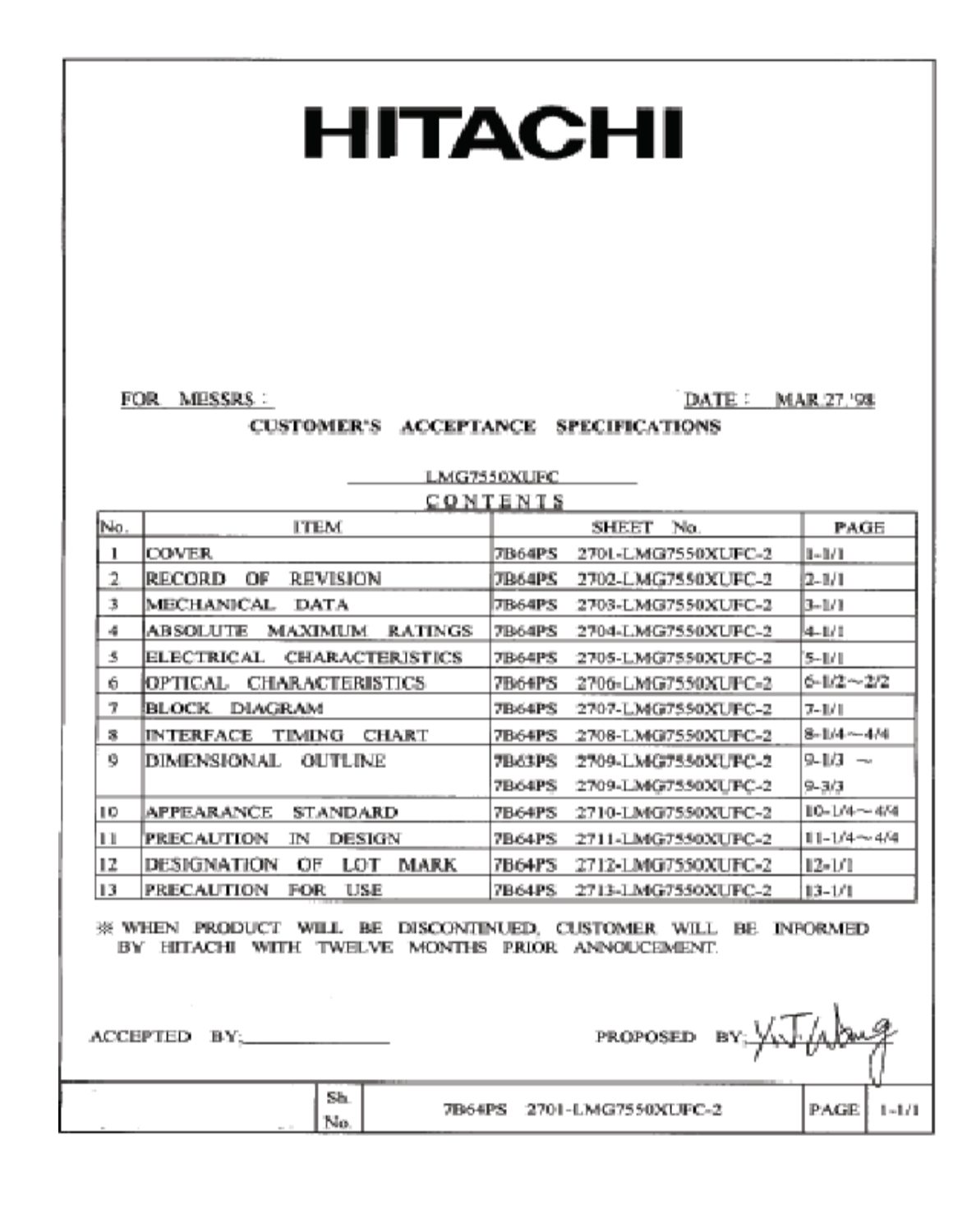# RECORD OF REVISION

| <b>DATE</b>          | SHEET No.                                    |                 |     |                                          | <b>SUMMARY</b> |  |  |
|----------------------|----------------------------------------------|-----------------|-----|------------------------------------------|----------------|--|--|
| MAR.27.'98           | 7B64PS 2710-<br>LMG7550XUFC-2<br>PAGE 10-3/5 | CHANGE:         |     | CONTRAST IRREGULARITY (SPOT) IS CHANGED. |                |  |  |
|                      |                                              |                 |     |                                          |                |  |  |
|                      |                                              |                 |     |                                          |                |  |  |
|                      |                                              |                 |     |                                          |                |  |  |
|                      |                                              |                 |     |                                          |                |  |  |
|                      |                                              |                 |     |                                          |                |  |  |
|                      |                                              |                 |     |                                          |                |  |  |
|                      |                                              |                 |     |                                          |                |  |  |
|                      |                                              |                 |     |                                          |                |  |  |
|                      |                                              |                 |     |                                          |                |  |  |
|                      |                                              |                 |     |                                          |                |  |  |
|                      |                                              |                 |     |                                          |                |  |  |
|                      |                                              |                 |     |                                          |                |  |  |
|                      |                                              |                 |     |                                          |                |  |  |
|                      |                                              |                 |     |                                          |                |  |  |
| KAOHSIUNG HITACHI    |                                              |                 | Sh. |                                          |                |  |  |
| ELECTRONICS CO.,LTD. |                                              | DATE MAR.27.'98 | No. | 7B64PS 2702-LMG7550XUFC-2 PAGE 2-1/1     |                |  |  |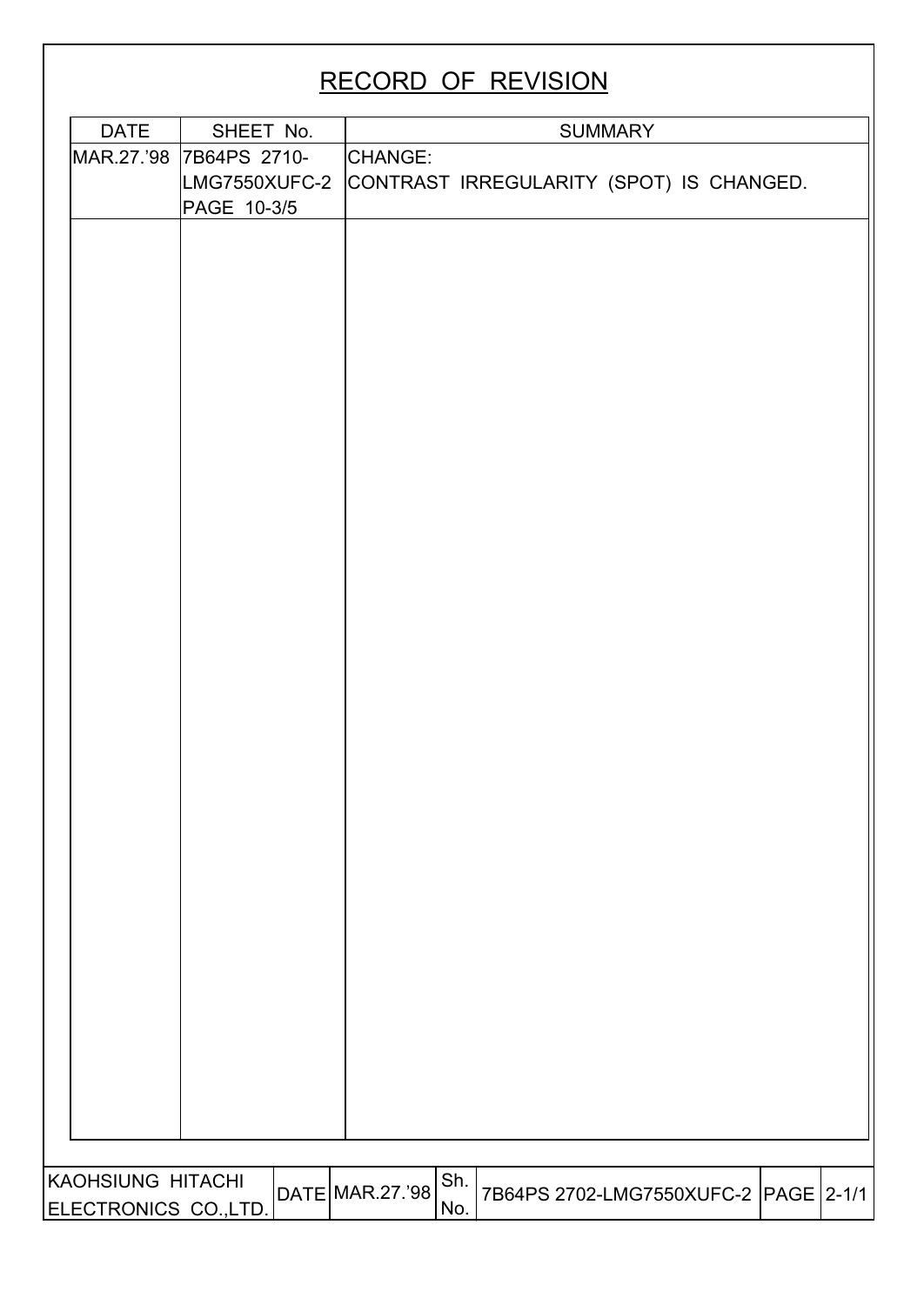# 3. MECHANICAL DATA

(1) PART NAME LMG7550XUFC (2) MODULE SIZE 264.0(W)mm\*183.0(H)mm\*9.0(D)mm max. (3) DOT SIZE 0.3 (W)mm\*0.3 (H)mm (4) DOT PITCH 0.33 (W)mm\*0.33 (H)mm (5) NUMBER OF DOTS 640 (W) \* 480 (H)DOTS (6) DUTY 1/244 (DISPLAY IS DIVIDED INTO 2 BLOCKS) (7) LCD FILM TYPE BLACK/WHITE (NEGATIVE TYPE) THE UPPER POLARIZER IS ANTI-GLARE TYPE (HARDNESS:3H) THE BOTTOM POLARIZER IS TRANSMISSIVE TYPE. (8) VIEWING DIRECTION 12 O'CLOCK (9) BACK LIGHT COLD CATHODE FLUORESCENT LAMP

| KAOHSIUNG HITACHI    | DATE   MAR.27.'98 | 17B64PS 2703-LMG7550XUFC-2   PAGE 3-1/1 |  |
|----------------------|-------------------|-----------------------------------------|--|
| ELECTRONICS CO.,LTD. |                   |                                         |  |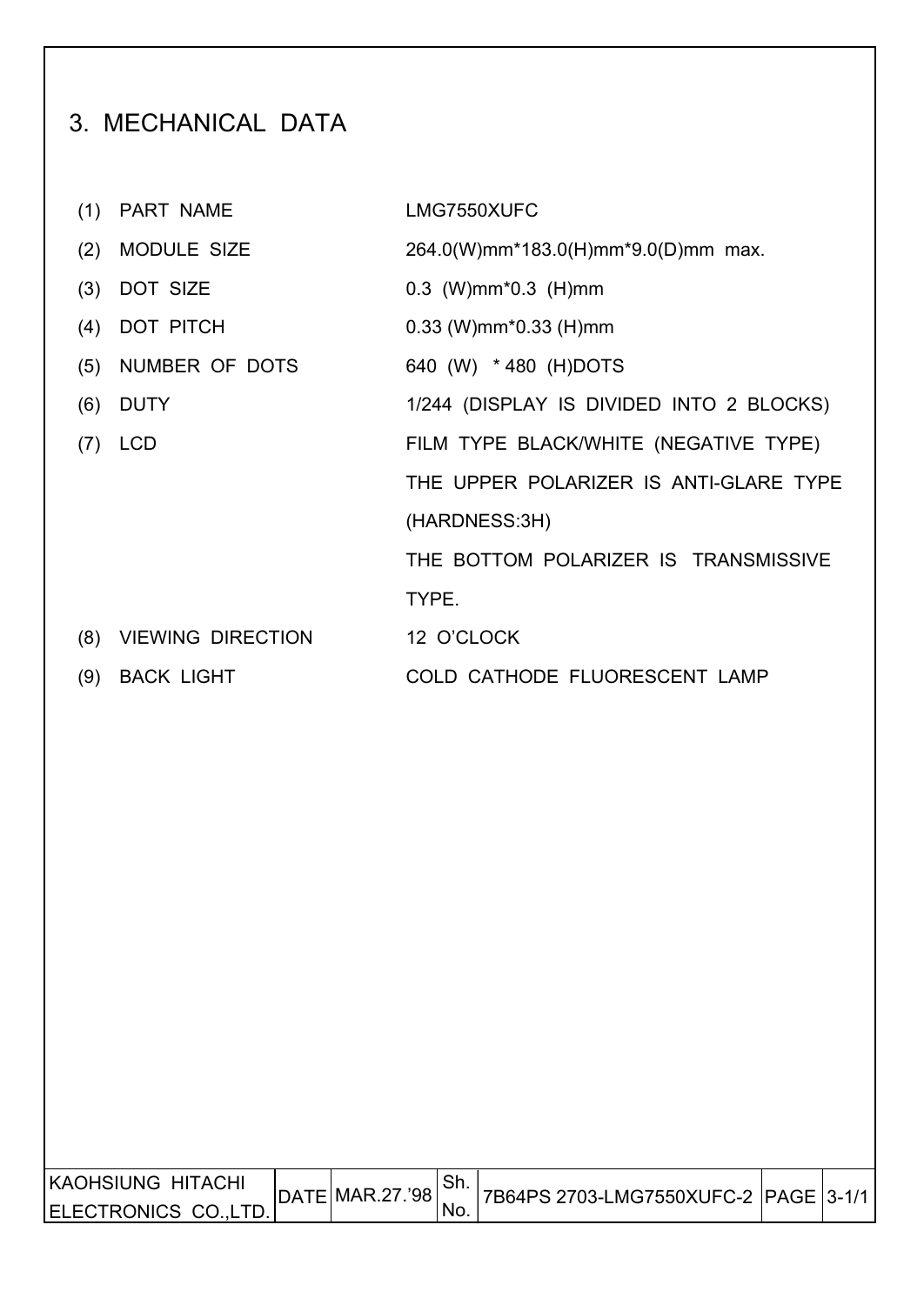# 4. ABSOLUTE MAXIMUM RATINGS

# 4.1 ELECTRICAL ABSOLUTE MAXIMUM RATINGS. VSS=0V:STANDARD

| ITEM                             | <b>SYMBOL</b>  | MIN.   | MAX.      | <b>UNIT</b>              | <b>COMMENT</b>    |
|----------------------------------|----------------|--------|-----------|--------------------------|-------------------|
| <b>POWER SUPPLY FOR LOGIC</b>    | <b>VDD-VSS</b> | 0      | 6.5       |                          |                   |
| <b>POWER SUPPLY FOR LC DRIVE</b> | <b>VDD-VEE</b> | 0      | 27.5      |                          |                   |
| <b>IINPUT VOLTAGE</b>            | Vi             | $-0.3$ | $VDD+0.3$ |                          | NOTE <sub>1</sub> |
| <b>IINPUT CURRENT</b>            |                |        |           |                          |                   |
| <b>ISTATIC ELECTRICITY</b>       |                |        |           | $\overline{\phantom{a}}$ | NOTE <sub>2</sub> |

#### NOTE 1 :DISP.OFF,FRAME,LOAD,CP,UD0~UD3,LD0~LD3. NOTE 2 :.MAKE CERTAINS YOU ARE GROUNDED WHEN HANDLING LCM.

# 4.2 ENVIRONMENTAL ABSOLUTE MAXIMUM RATINGS.

| <b>ITEM</b>                |                   | <b>OPERATING</b>     |                 | <b>STORAGE</b>        |                            |  |
|----------------------------|-------------------|----------------------|-----------------|-----------------------|----------------------------|--|
|                            | MIN.              | MAX.                 | MIN.            | MAX.                  | <b>COMMENT</b>             |  |
| <b>AMBIENT TEMPERATURE</b> | $0^{\circ}$ C     | $45^{\circ}$ C       | $-25^{\circ}$ C | $60^{\circ}$ C        | NOTE 2.3                   |  |
|                            | NOTE <sub>6</sub> | NOTE7                |                 |                       |                            |  |
| <b>HUMIDITY</b>            |                   | NOTE <sub>1</sub>    |                 | NOTE <sub>1</sub>     | WITHOUT CONDENSATION       |  |
|                            |                   | 2.45m/s <sup>2</sup> |                 | 11.76m/s <sup>2</sup> |                            |  |
| <b>VIBRATION</b>           |                   | (0.25G)              |                 | (1.2G)                | NOTE 4                     |  |
|                            |                   |                      |                 | NOTE <sub>5</sub>     |                            |  |
| <b>SHOCK</b>               |                   | $29.4 \text{m/s}^2$  |                 | 490m/s <sup>2</sup>   | 13 TIMES FOR EACH          |  |
|                            |                   | (3G)                 |                 | (50G)                 | DIRECTION OF+/-X/+/-Y/+/-Z |  |
|                            |                   |                      |                 | NOTE <sub>5</sub>     | PULSE WIDTH 10MS           |  |
| <b>CORROSIVE GAS</b>       | <b>NOT</b>        |                      |                 | <b>NOT ACCEPTABLE</b> |                            |  |
|                            | <b>ACCEPTABLE</b> |                      |                 |                       |                            |  |

NOTE 1 :Ta<=40°C:85%RH max.

Ta>40°C:ABSOLUTE HUMIDITY MUST BE LOWER

THAN THE HUMIDITY OF 85%RH AT 40 .

NOTE 2 :Ta AT -25°C------- < 48H,AT 60°C------- < 168H.

 NOTE 3 :BACKGROUND COLOR CHANGES SLIGHTLY DEPENDING ON AMBIENT TEMPERATURE. THIS PHENOMENON IS REVERSIBLE.

 NOTE 4 :5Hz~500Hz (EXCEPT RESONANCE FREQUENCY) FOR EACH DIRECTION OF X/Y/Z.

 ANY FAILURE CAUSED BY CONNECTOR LOOSENED WHILE TESTING SHALL BE IGNORED.

 NOTE 5 :THIS MODULE SHOULD BE OPERATED NORMALLY AFTER FINISH THE TEST.

 ANY FAILURE CAUSED BY CONNECTOR LOOSENED WHILE TESTING SHALL BE IGNORED.

 NOTE 6 :HIGHER STARTING VOLTAGE OF CFL AND HIGHER LCD DRIVING VOLTAGE ARE NEEDED WHILE OPERATING AT 0°C. THE LIFE TIME CFL WILL BE REDUCED WHILE OPERATING AT 0°C. THE LIFE NEED TO MAKE SURE OF VALUE OF IL AND CHARACTERISTICS OF INVERTER. ALSO THE RESPONSE TIME AT 0°C WILL BE SLOWER.

 NOTE 7 :THERE ARE POSSIBILITY THAT COLOR UN-UNIFORMITY HAPPENED WHILE OPERATING AT 45°C

| IKAOHSIUNG HITACHI  | DATE MAR.27.'98 | <sup>∣</sup> Sh. | 7B64PS 2704-LMG7550XUFC-2 PAGE 4-1/1 |  |
|---------------------|-----------------|------------------|--------------------------------------|--|
| IELECTRONICS COLTD. |                 | ±No.             |                                      |  |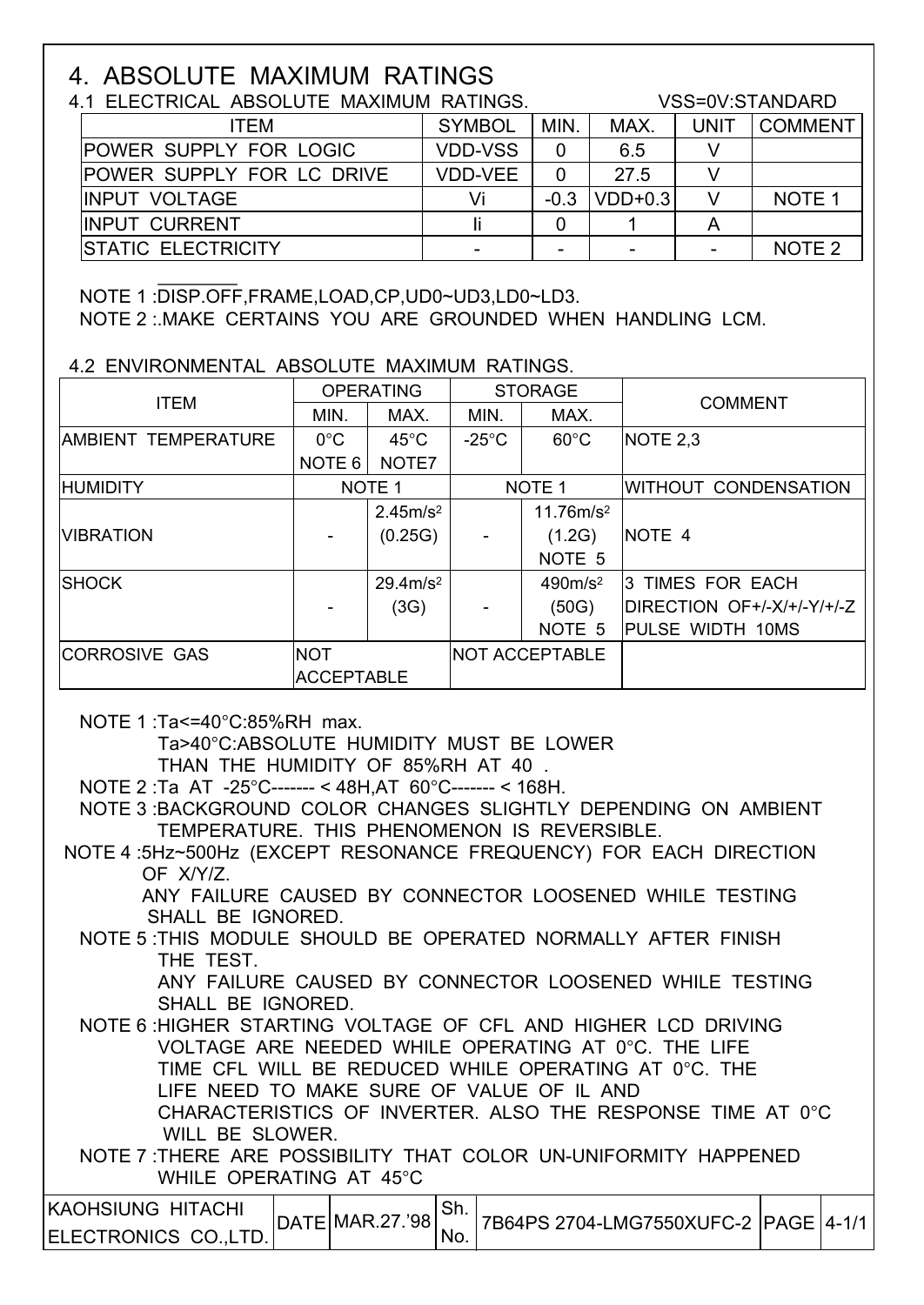#### 5. ELECTRICAL CHARACTERISTICS OF LCM 5.1 ELECTRICAL CHARACTERISTICS

| <b>ITEM</b>                                          | <b>SYMBOL</b>  | <b>CONDITION</b>                         | MIN.                         | TYP.   | MAX.       | <b>UNIT</b> |  |  |  |
|------------------------------------------------------|----------------|------------------------------------------|------------------------------|--------|------------|-------------|--|--|--|
| <b>POWER SUPPLY VOLTAGE</b>                          | <b>VDD-VSS</b> |                                          | 4.75                         |        | 5.25       | V           |  |  |  |
| <b>FOR LOGIC</b>                                     | <b>VEE-VSS</b> |                                          |                              | $-22V$ |            |             |  |  |  |
| <b>IINPUT VOLTAE</b>                                 | VI             | H LEVEL                                  | 0.7VDD                       |        | <b>VDD</b> | V           |  |  |  |
| NOTE <sub>1</sub>                                    |                | L LEVEL                                  | $\mathbf 0$                  |        | 0.3VDD     | $\vee$      |  |  |  |
| POWER SUPPLY CURRENT<br>FOR LOGIC NOTE 2             | <b>IDD</b>     | VDD-VSS=5.0V                             | -                            | (25.0) | (30.0)     | mA          |  |  |  |
| <b>POWER SUPPLY CURRENT</b><br>FOR LC DRIVING NOTE 2 | IEE.           | VDD-VSS=5.0V                             |                              | (19.0) | (30.0)     | mA          |  |  |  |
| <b>IRECOMMENDED</b>                                  |                | Ta= $0^{\circ}$ C, $\phi$ = $0^{\circ}$  | $\overline{\phantom{a}}$     | (23.9) |            | V           |  |  |  |
| <b>LC DRIVING VOLTAGE</b>                            | VDD-VEE        | Ta= $25^{\circ}$ C, $\phi = 0^{\circ}$   | $\overline{\phantom{a}}$     | (22.7) |            | V           |  |  |  |
| NOTE <sub>3</sub>                                    |                | Ta=40 $^{\circ}$ C, $\phi$ =0 $^{\circ}$ | $\qquad \qquad \blacksquare$ | (21.6) |            | V           |  |  |  |
| <b>FRAME FREQUENCY NOTE4</b>                         | <b>fFRAME</b>  |                                          | (69)                         |        | (110)      | Hz          |  |  |  |

NOTE 1 :DISP.OFF,FRAME,LOAD,CP,UD0~UD3, LD0~LD3.

NOTE 2 :fFRAME=140Hz,UD0~UD3=0,1,0,1,….LD0~LD3=1.0,1.0,…

VDD-V0=(22.7V),Ta=25°C

 NOTE 3 :RECOMMENDED LC DRIVING VOLTAGE FLUCTUATE ABOUT ±1.0V BY EACH MODULE.

TEST PATTERN IS ALL "Q" .

 NOTE 4 :NEED TO MAKE SURE OF FLICKRING AND RIPPLING OF DISPLAY WHEN SETTING THE FRAME FREQUENCY IN YOUR SET.

| IKAOHSIUNG HITACHI   | $ $ DATE $ $ MAR.27.'98 $ $ | <sup>∣</sup> Sh. |                                      |  |
|----------------------|-----------------------------|------------------|--------------------------------------|--|
| ELECTRONICS CO.,LTD. |                             | No.              | 7B64PS 2705-LMG7550XUFC-2 PAGE 5-1/2 |  |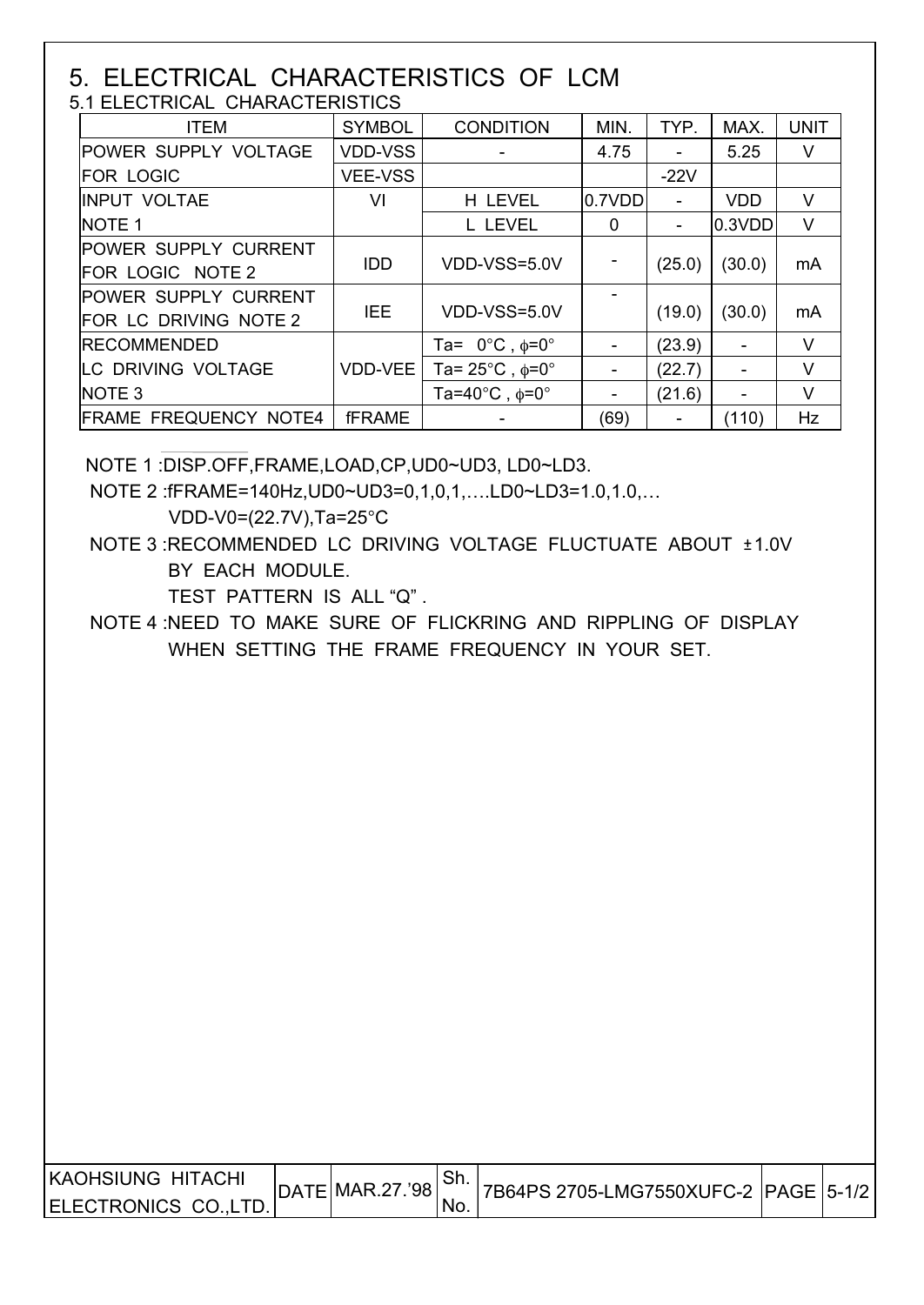| 5.2 ELECTRICAL CHARACTERISTICS OF BACKLIGHT |                          |                   |      |       |      |             |                    |  |  |
|---------------------------------------------|--------------------------|-------------------|------|-------|------|-------------|--------------------|--|--|
|                                             | <b>ITEM</b>              | <b>SYMBOL</b>     | MIN. | TYP.  | MAX. | <b>UNIT</b> | <b>NOTE</b>        |  |  |
|                                             | LAMP VOLTAGE             | VL                |      | (430) |      | Vrms        | Ta=25 $^{\circ}$ C |  |  |
|                                             | <b>FREQUENCY</b>         | fL                | (50) |       | (70) | <b>KHz</b>  | Ta=25 $^{\circ}$ C |  |  |
|                                             | <b>LAMP CURRENT</b>      |                   | 4    | 4.5   | 6    | mArms       | Ta=25 $^{\circ}$ C |  |  |
|                                             | <b>STARTING</b>          | VS                | 1000 |       |      | Vrms        | Ta=25 $^{\circ}$ C |  |  |
|                                             | <b>DISCHARGE VOLTAGE</b> | NOTE <sub>2</sub> |      |       |      |             |                    |  |  |

 NOTE 1 :PLEASE CERTAINLY INFORM HITACHI BEFORE DESIGNING LAMP DRIVE CIRCUIT ACCORDING TO THE ABOVE SPECIFICATIONS.

 NOTE 2 :STARING DISCHARGE VOLTAGE IS INCREASED WHEN LCM IS OPERATING AT LOWER TEMPERATURE. PLEASE CHECK THE CHARACTERISTICS OF INVERTER BERFORE APPLING TO YOUR SET.

 NOTE 3 :AVERAGE LIFE TIME OF CFL WILL BE DECREASED WHEN LCM IS OPREATING AT LOWER TEMPERATURE.

| <b>IKAOHSIUNG HITACHI</b>     |                 |      |                                         |  |
|-------------------------------|-----------------|------|-----------------------------------------|--|
|                               | DATE MAR.27.'98 |      | 7B64PS 2705-LMG7550XUFC-2  PAGE   5-2/2 |  |
|                               |                 |      |                                         |  |
| <b>IELECTRONICS CO.L</b><br>ா |                 | 'NO. |                                         |  |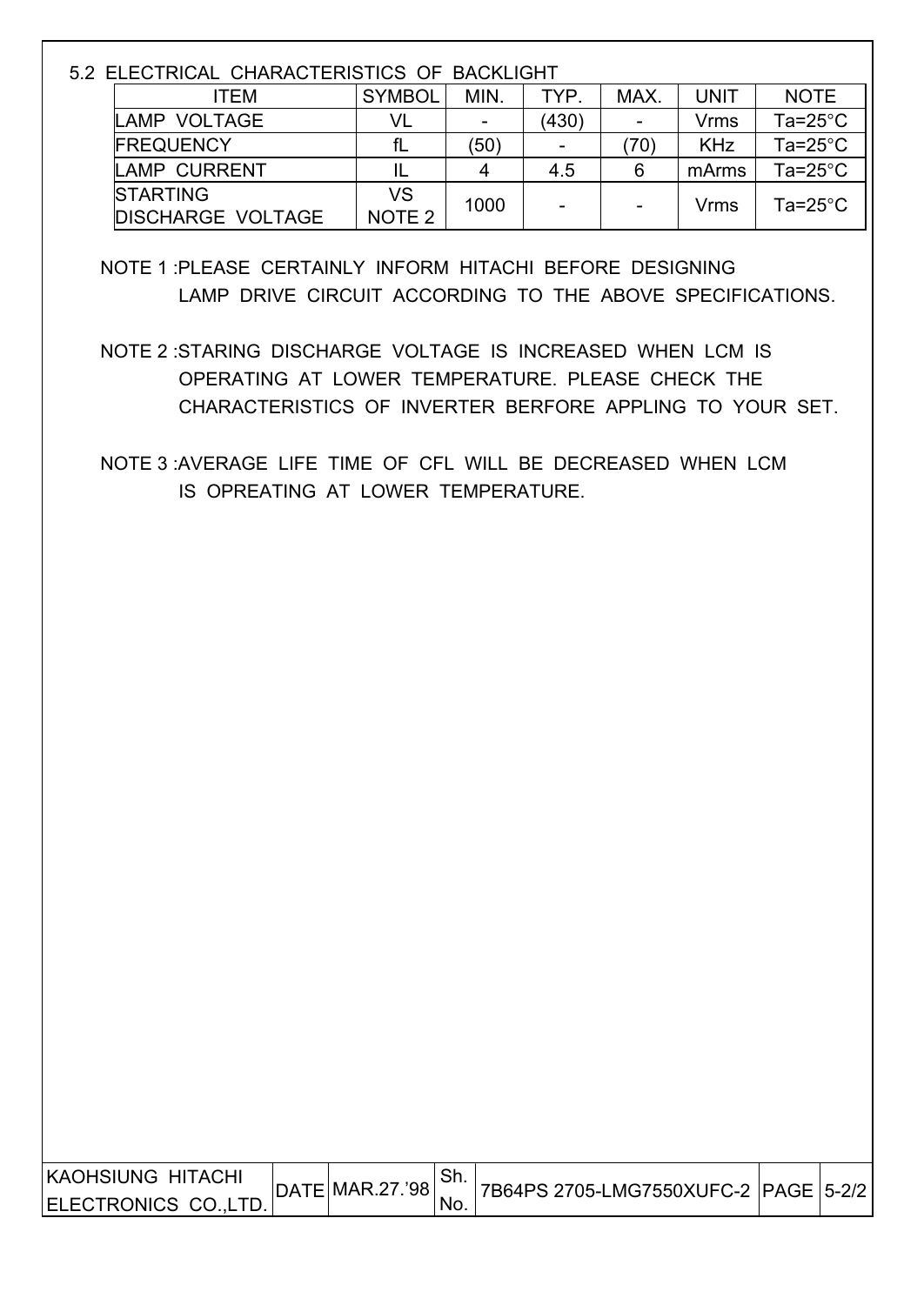# **6. OPTICAL CHARACTERISTICS**<br>6.1 OPTICAL CHARACTERISTICS

Ta=25°C (BACKLIGHT ON)

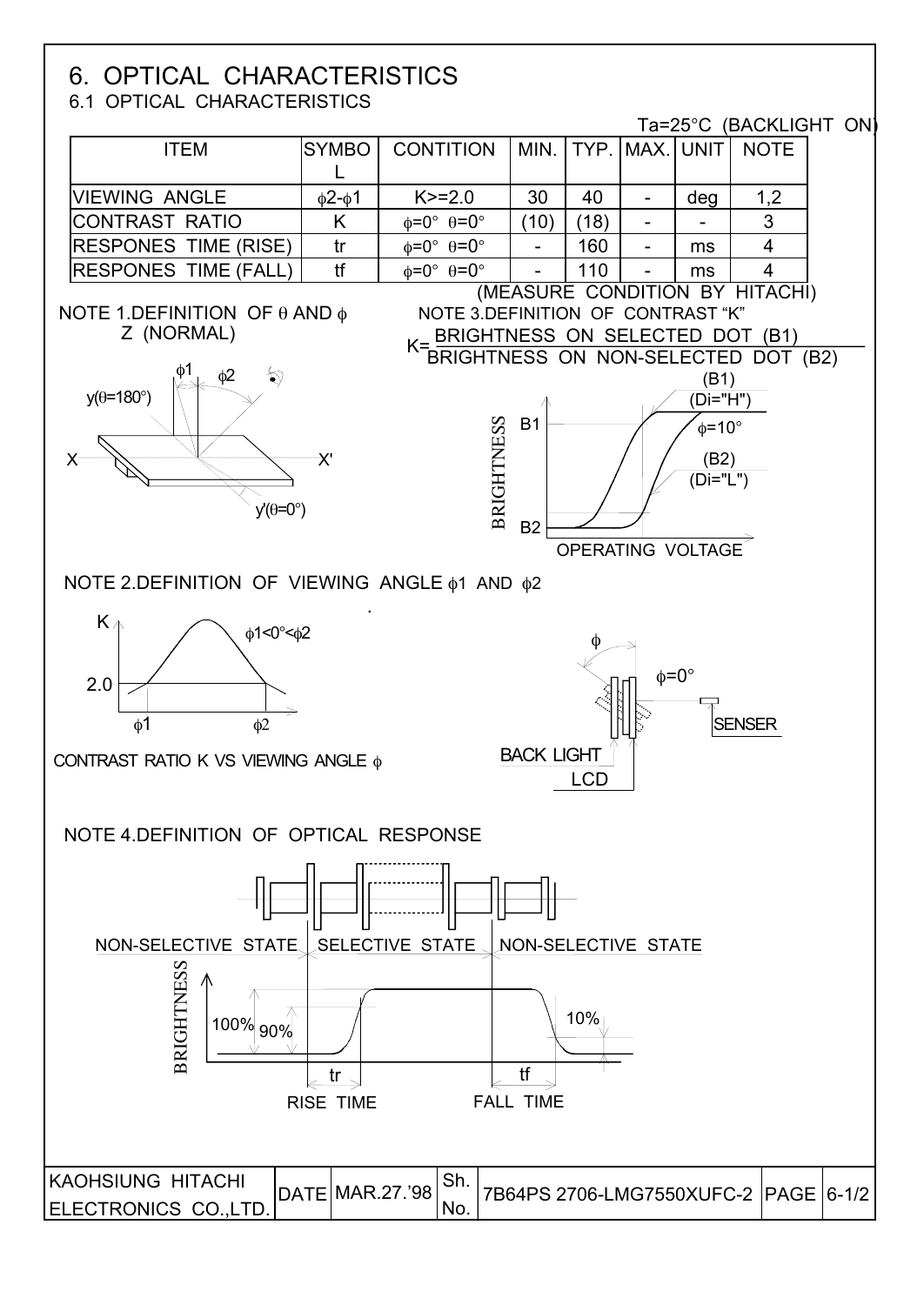6.2 OPTICAL CHARACTERISTICS BACKLIGHT

 $(LCM$ , BACKLIGHT ON, Ta=25 $^{\circ}$ C)

| <b>ITEM</b>       | MIN.   | TYP.    | MAX.                     | <b>UNIT</b>       | <b>NOTE</b>           |
|-------------------|--------|---------|--------------------------|-------------------|-----------------------|
| <b>BRIGHTNESS</b> | (80.0) | (100.0) | $\overline{\phantom{a}}$ | cd/m <sup>2</sup> | $IL = 5mA$            |
|                   |        |         |                          |                   | NOTE $1,2$            |
| <b>RISE TIME</b>  |        | 5       | $\qquad \qquad$          | MINUTE IL=5mA     |                       |
|                   |        |         |                          |                   | <b>BRIGHTNESS 80%</b> |
| <b>BRIGHTNESS</b> |        |         | $+/-20$                  | $\%$              | <b>UNDERMENTIONED</b> |
| <b>UNIFOMITY</b>  |        |         |                          |                   | NOTE $1,3$            |

 CFL : INITAL , Ta=25°C , VDD-VEE=(22.7V) DISPLAY DATA SHOULD BE ALL "ON" .

NOTE 1 MEASUREMENT AFTER 10 MINUTES OF CFL OPERATING.

NOTE 2 BRIGHTNESS CONTROL :100%

 NOTE 3 MEASUREMENT OF THE FOLLOWING 9 PLACES ON THE DISPLAY. DEFINITION OF THE BRIGHTNESS TOLERANCE.

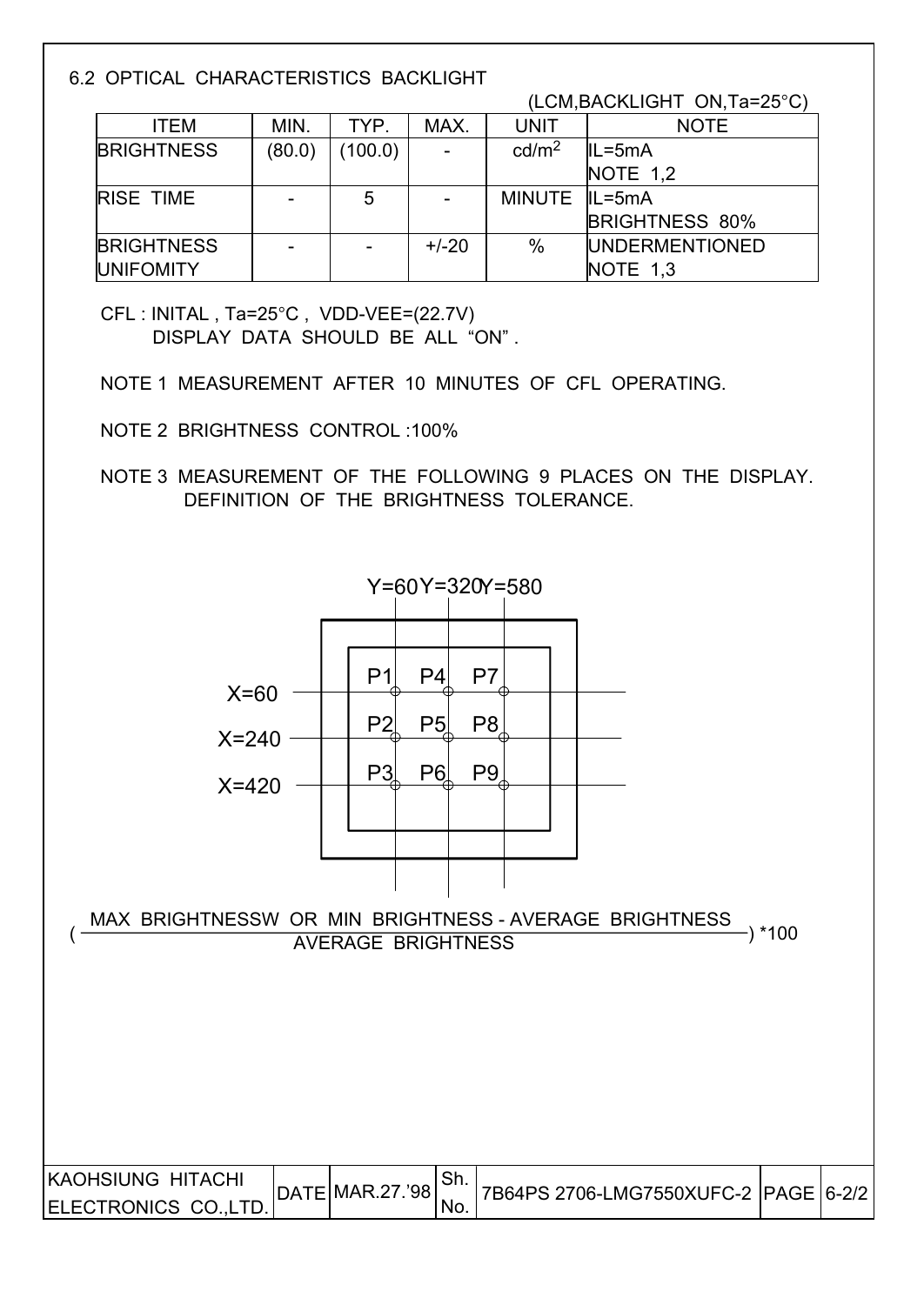# 7. BLOCK DIAGRAM

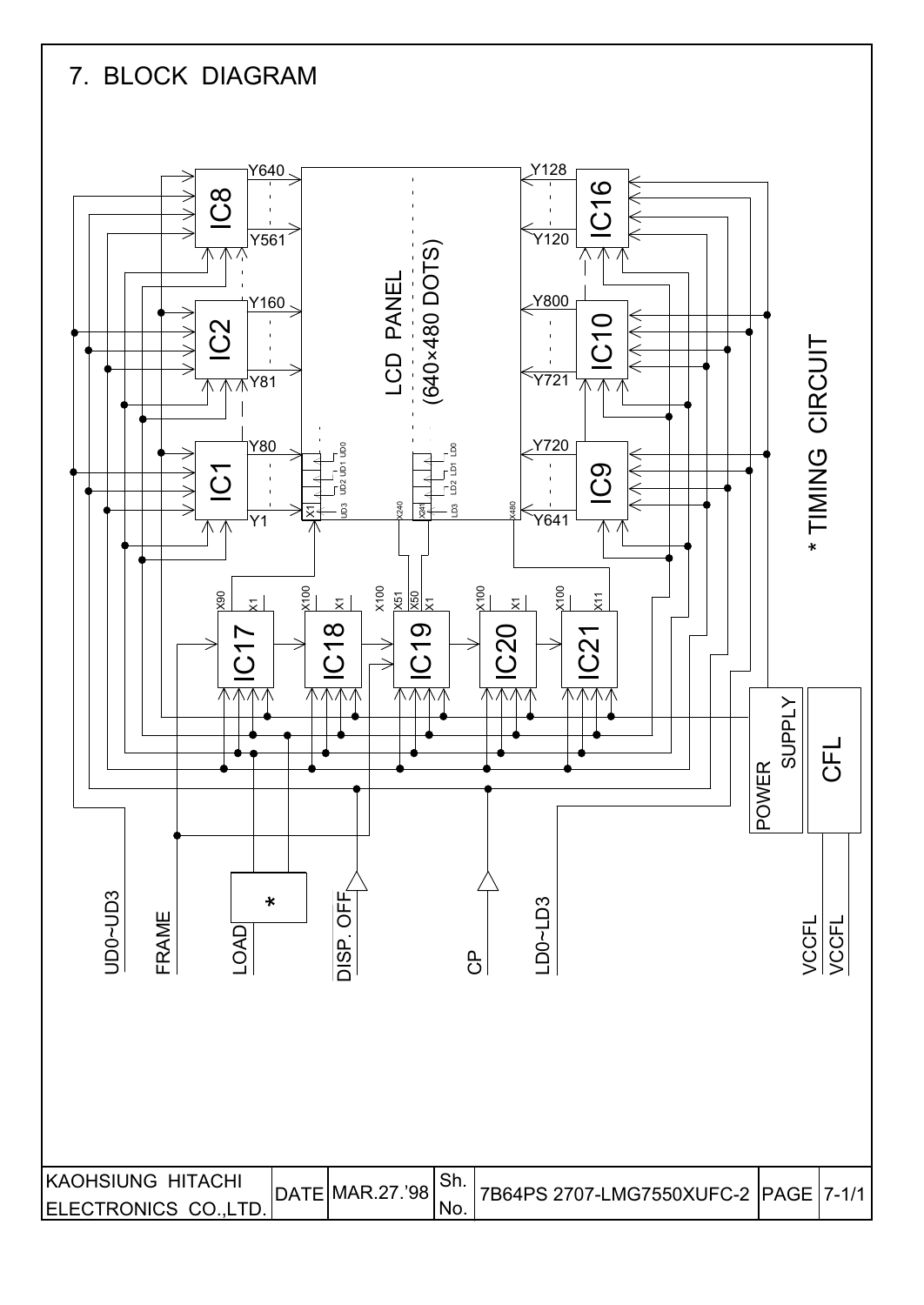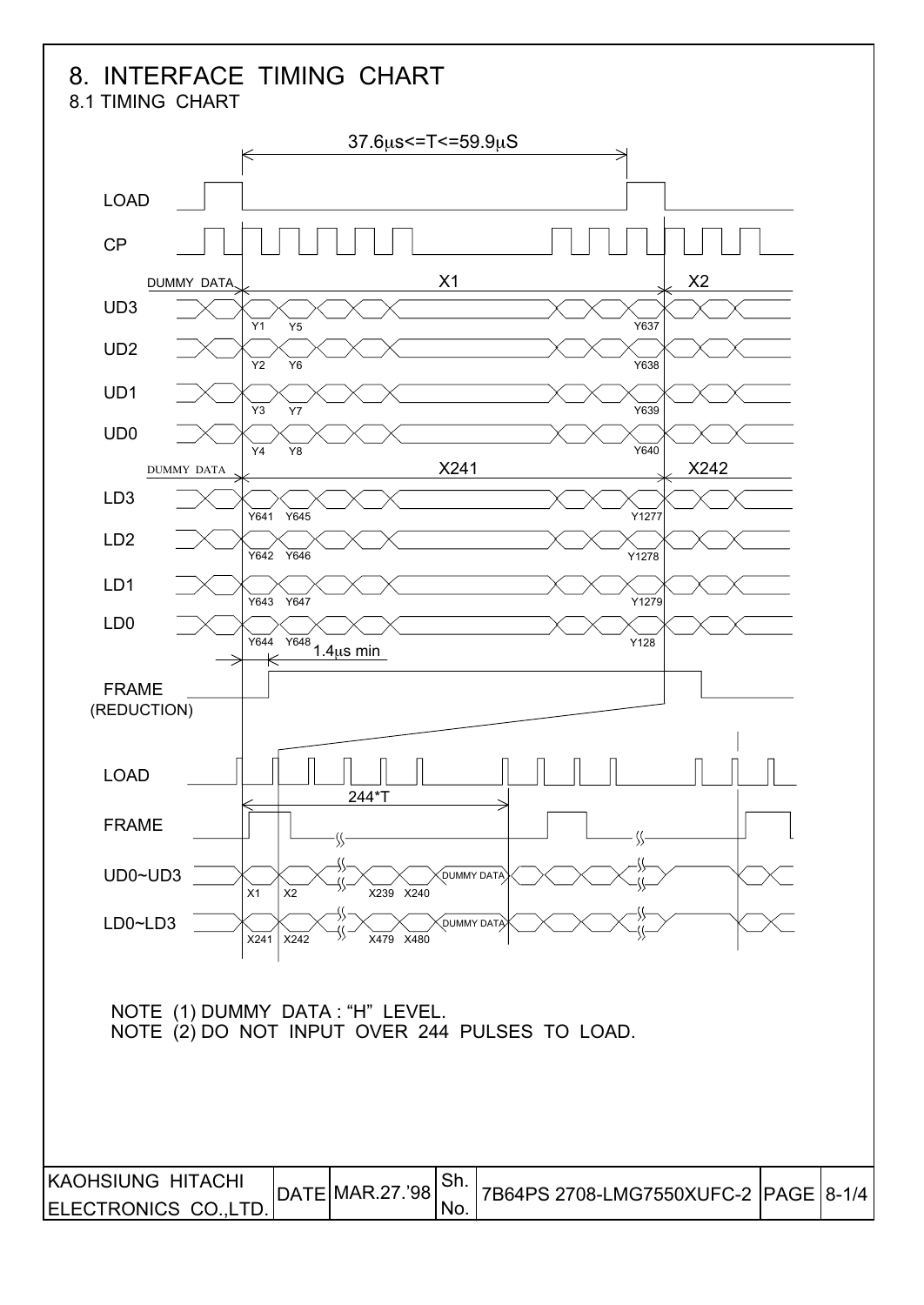| <b>SYMBOL</b><br>MIN.<br><b>ITEM</b><br><b>CLOCK FREQUENCY</b><br>fCP<br><b>CLOCK PULSE WIDTH</b><br>63<br>tw<br>CLOCK PISE, FALL TIME<br>tr, tf<br>$\overline{\phantom{0}}$<br>DATA SET UP TIME<br>tDSU<br>50<br>DATA HOLD TIME<br>tDHD<br>50<br>tLSU<br>LOAD SET UP TIME<br>80<br>$VDD=3.3V$<br>LOAD→CLOCK TIME<br>120<br>tLC<br>VDD=5V<br>80<br>tSETUP<br>'FRAME" SET UP TIME<br>100<br>"FRAME" HOLD TIME<br><b>tHOLD</b><br>100<br>"LOAD" PULSE WIDTH<br>125<br>twc<br>tW<br>tW<br>tf<br>0.8VDD 0.8VDD<br>0.2VDD<br><b>CP</b><br>tDSU<br>tDHD<br>$UD0\nightharpoonup UD3$<br>$0.8$ VDD $0.8$ VDD $^{1}$<br>LD0~LD3<br>0.2VDD 0.2VDD | VDD=5V+/-0.25V<br>TYP.<br>$\qquad \qquad -$<br>$\blacksquare$<br>$\qquad \qquad \blacksquare$<br>$\overline{\phantom{a}}$<br>$\overline{\phantom{a}}$<br>-<br>$\qquad \qquad -$<br>$\blacksquare$<br>$\qquad \qquad \blacksquare$<br>tr,<br>0.2VDD | MAX.<br>6.5<br>$\blacksquare$<br>20<br>$\overline{\phantom{0}}$<br>$\overline{\phantom{0}}$<br>$\overline{\phantom{a}}$<br>$\qquad \qquad \blacksquare$<br>$\overline{\phantom{a}}$<br>$\blacksquare$<br>tW<br>0.8VDD 0.8VDD | <b>UNIT</b><br><b>MHz</b><br>ns<br>ns<br>ns<br>ns<br>ns<br>ns<br>ns<br>ns<br>ns |
|-----------------------------------------------------------------------------------------------------------------------------------------------------------------------------------------------------------------------------------------------------------------------------------------------------------------------------------------------------------------------------------------------------------------------------------------------------------------------------------------------------------------------------------------------------------------------------------------------------------------------------------------|----------------------------------------------------------------------------------------------------------------------------------------------------------------------------------------------------------------------------------------------------|------------------------------------------------------------------------------------------------------------------------------------------------------------------------------------------------------------------------------|---------------------------------------------------------------------------------|
|                                                                                                                                                                                                                                                                                                                                                                                                                                                                                                                                                                                                                                         |                                                                                                                                                                                                                                                    |                                                                                                                                                                                                                              |                                                                                 |
|                                                                                                                                                                                                                                                                                                                                                                                                                                                                                                                                                                                                                                         |                                                                                                                                                                                                                                                    |                                                                                                                                                                                                                              |                                                                                 |
|                                                                                                                                                                                                                                                                                                                                                                                                                                                                                                                                                                                                                                         |                                                                                                                                                                                                                                                    |                                                                                                                                                                                                                              |                                                                                 |
|                                                                                                                                                                                                                                                                                                                                                                                                                                                                                                                                                                                                                                         |                                                                                                                                                                                                                                                    |                                                                                                                                                                                                                              |                                                                                 |
|                                                                                                                                                                                                                                                                                                                                                                                                                                                                                                                                                                                                                                         |                                                                                                                                                                                                                                                    |                                                                                                                                                                                                                              |                                                                                 |
|                                                                                                                                                                                                                                                                                                                                                                                                                                                                                                                                                                                                                                         |                                                                                                                                                                                                                                                    |                                                                                                                                                                                                                              |                                                                                 |
|                                                                                                                                                                                                                                                                                                                                                                                                                                                                                                                                                                                                                                         |                                                                                                                                                                                                                                                    |                                                                                                                                                                                                                              |                                                                                 |
|                                                                                                                                                                                                                                                                                                                                                                                                                                                                                                                                                                                                                                         |                                                                                                                                                                                                                                                    |                                                                                                                                                                                                                              |                                                                                 |
|                                                                                                                                                                                                                                                                                                                                                                                                                                                                                                                                                                                                                                         |                                                                                                                                                                                                                                                    |                                                                                                                                                                                                                              |                                                                                 |
|                                                                                                                                                                                                                                                                                                                                                                                                                                                                                                                                                                                                                                         |                                                                                                                                                                                                                                                    |                                                                                                                                                                                                                              |                                                                                 |
|                                                                                                                                                                                                                                                                                                                                                                                                                                                                                                                                                                                                                                         |                                                                                                                                                                                                                                                    |                                                                                                                                                                                                                              |                                                                                 |
|                                                                                                                                                                                                                                                                                                                                                                                                                                                                                                                                                                                                                                         |                                                                                                                                                                                                                                                    |                                                                                                                                                                                                                              |                                                                                 |
| tLSU                                                                                                                                                                                                                                                                                                                                                                                                                                                                                                                                                                                                                                    |                                                                                                                                                                                                                                                    | tLC                                                                                                                                                                                                                          |                                                                                 |
| 0.8VDD<br>0.8VDD<br>0.2VDD<br>tW<br><b>LOAD</b><br>tf<br>tSETUP                                                                                                                                                                                                                                                                                                                                                                                                                                                                                                                                                                         | 0.2VDD<br>tr<br>thold                                                                                                                                                                                                                              |                                                                                                                                                                                                                              |                                                                                 |
| 0.8VDD<br><b>FRAME</b>                                                                                                                                                                                                                                                                                                                                                                                                                                                                                                                                                                                                                  | 0.8VDD                                                                                                                                                                                                                                             |                                                                                                                                                                                                                              |                                                                                 |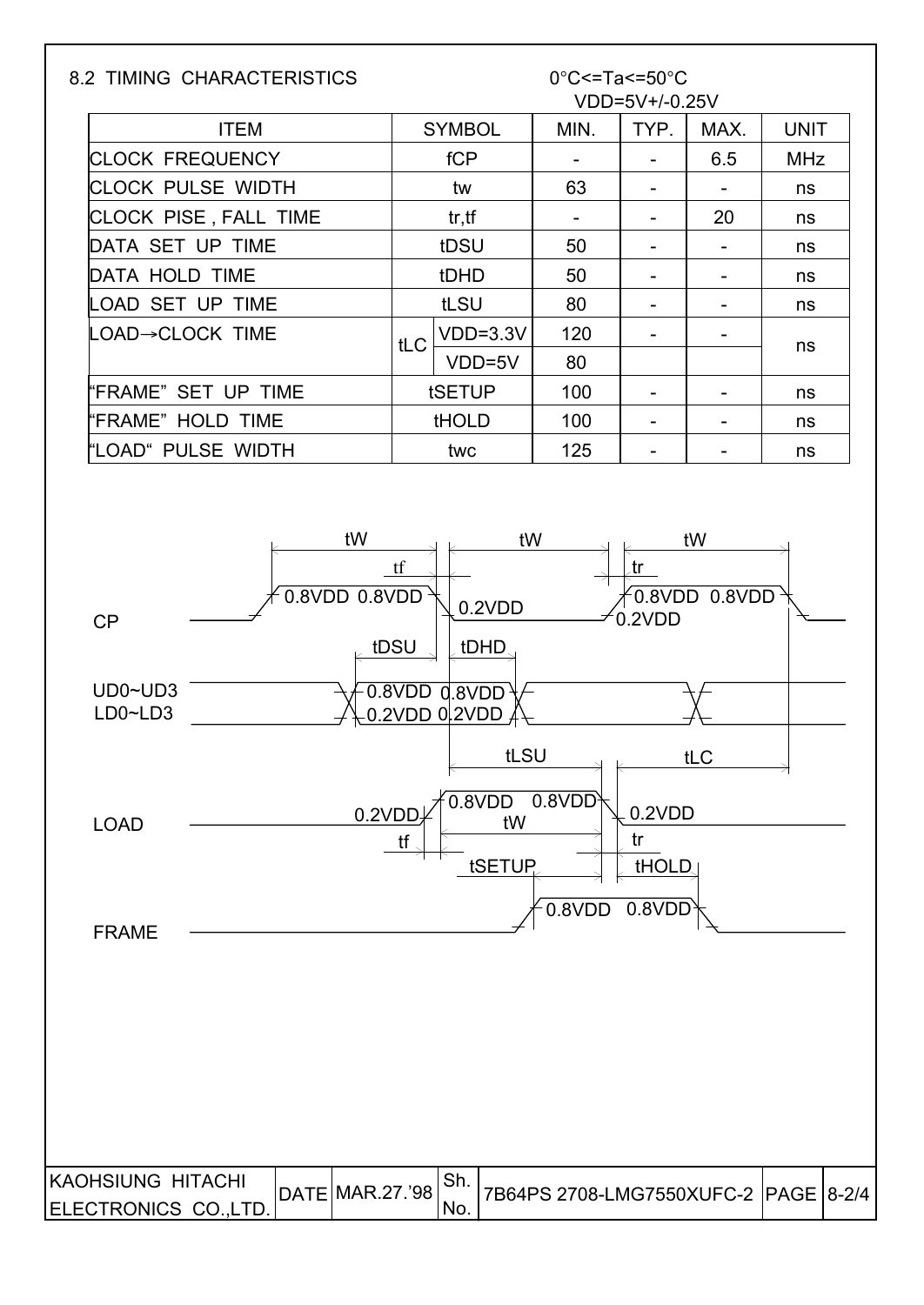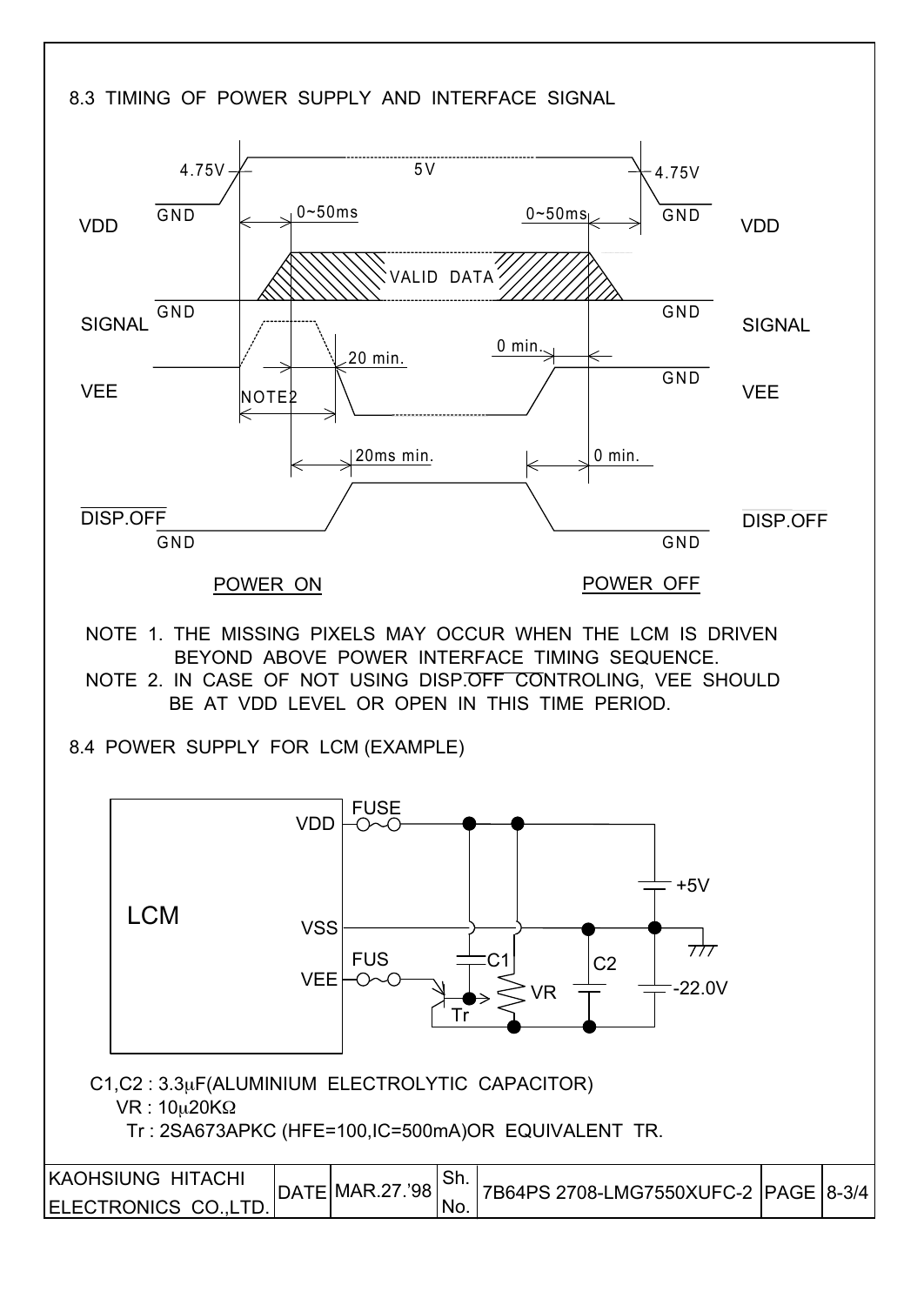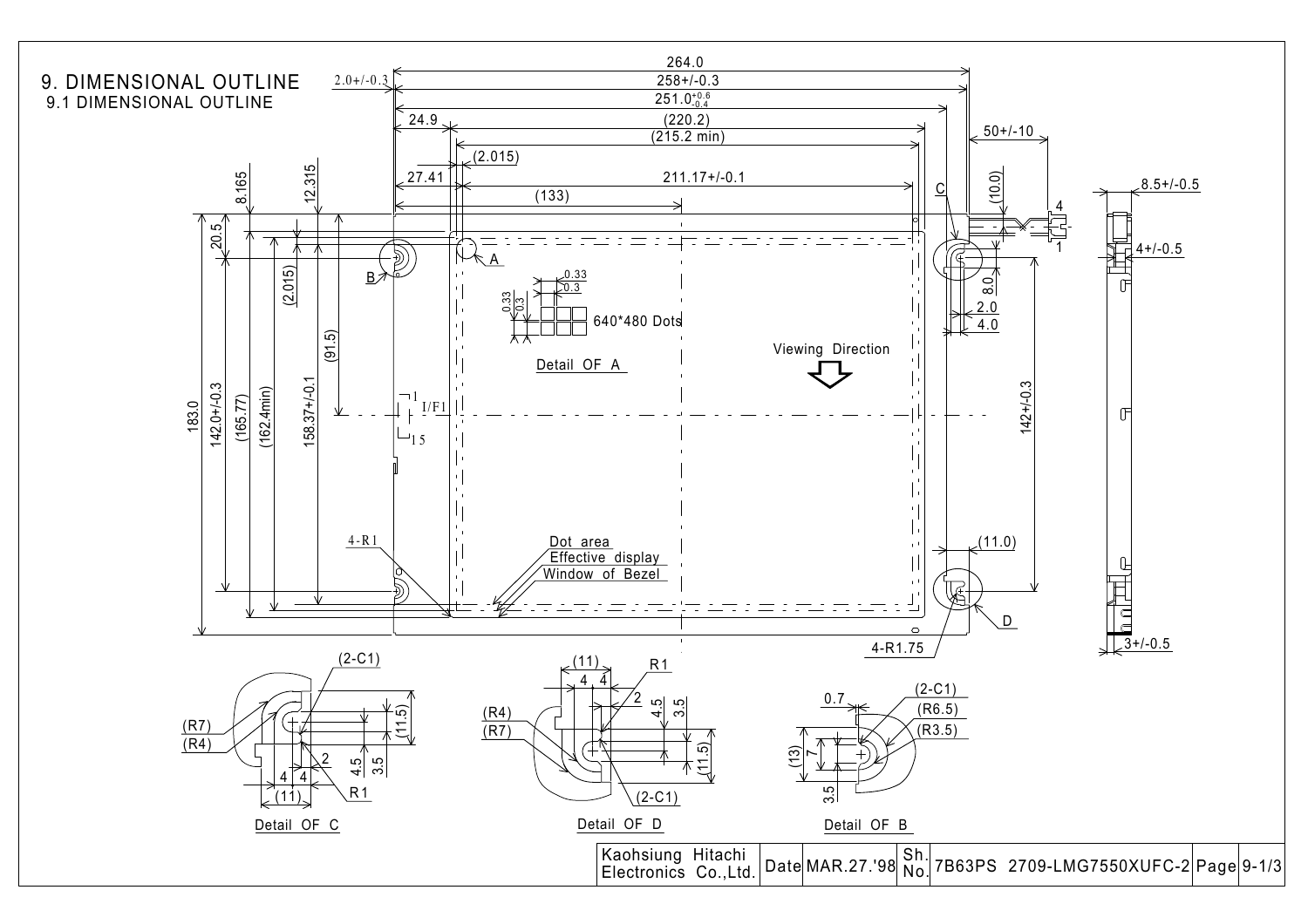#### 9.2 DISPLAY PATTERN

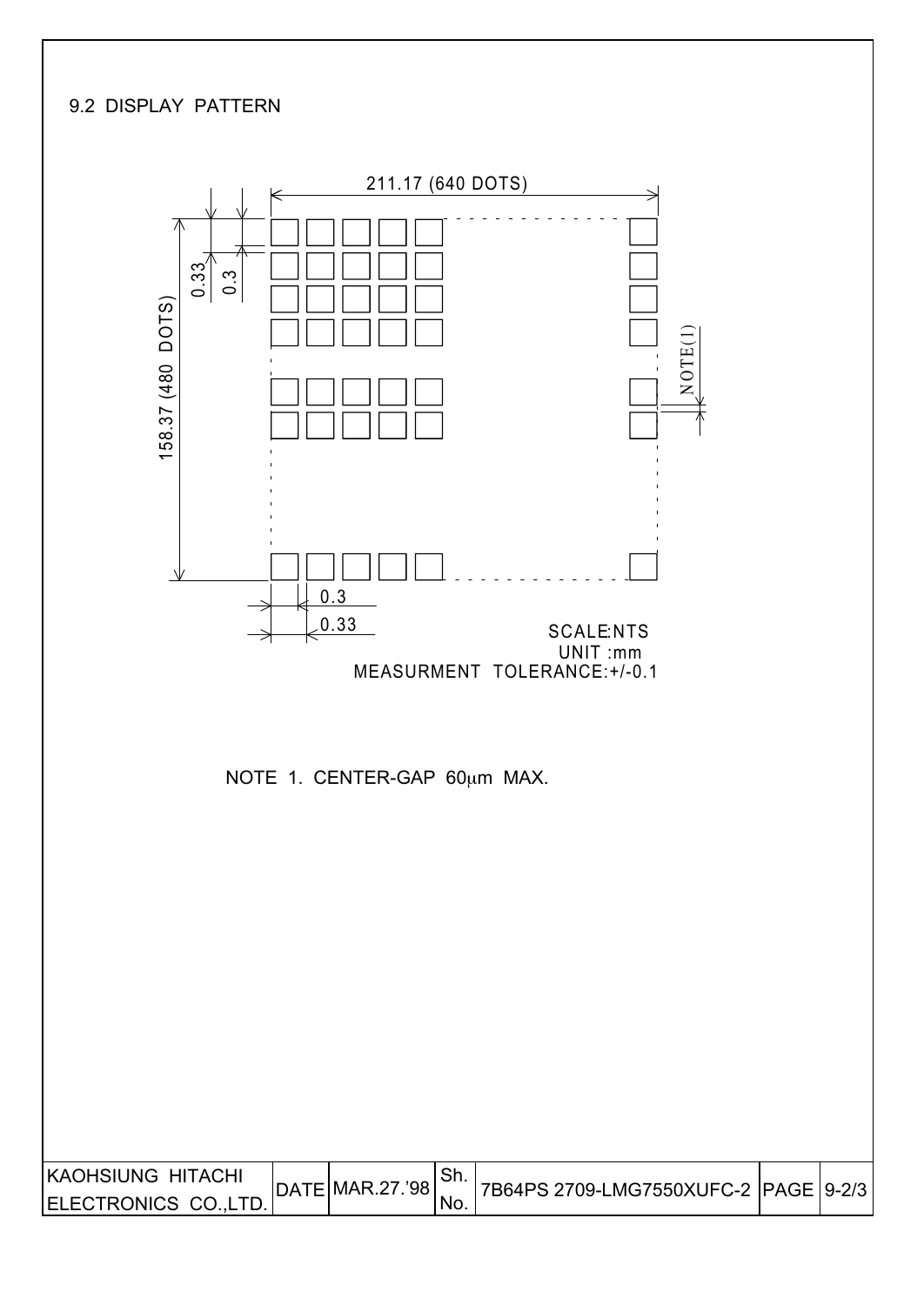# 9.3 INTERNAL PIN CONNECTION

|  |                    | INTENNAE FIIN CONNECTION |                 |              |                        |  |  |
|--|--------------------|--------------------------|-----------------|--------------|------------------------|--|--|
|  |                    | INTERFACE   PIN NO.      | <b>SIGNAL</b>   | <b>LEVEL</b> | <b>FUNCTION</b>        |  |  |
|  |                    | 1                        | <b>FRAME</b>    | H.           | FIRST LINE MARKER      |  |  |
|  |                    | 2                        | <b>LOAD</b>     | H→L          | <b>DATA LATCH</b>      |  |  |
|  |                    | 3                        | CP              | H→L          | DATA SHIFT             |  |  |
|  |                    | 4                        | DISP.OFF        | H/L          | H:ON/L:OFF             |  |  |
|  |                    | 5                        | <b>VDD</b>      |              | POWER SUPPLY FOR LOGIC |  |  |
|  |                    | 6                        | <b>VSS</b>      |              | <b>GND</b>             |  |  |
|  | <b>LCM</b><br>I/F1 | $\overline{7}$           | <b>VEE</b>      |              | POWER SUPPLY FOR LC    |  |  |
|  |                    | 8                        | UD <sub>0</sub> |              |                        |  |  |
|  |                    | 9                        | UD <sub>1</sub> |              | <b>DISPLAY DATA</b>    |  |  |
|  |                    | 10                       | UD <sub>2</sub> | H/L          | (UPPER HALF)           |  |  |
|  |                    | 11                       | UD <sub>3</sub> |              |                        |  |  |
|  |                    | 12 <sup>2</sup>          | LD <sub>0</sub> |              |                        |  |  |
|  |                    | 13                       | LD1             |              | <b>DISPLAY DATA</b>    |  |  |
|  |                    | 14                       | LD <sub>2</sub> | H/L          | (LOWER HALF)           |  |  |
|  |                    | 15                       | LD <sub>3</sub> |              |                        |  |  |

#### I/F1 : MOLEX / 53261-1510

(SUITABLE CONNECTOR : MOLEX / 51021-1500)

|            |            | INTERFACE   PIN NO. | <b>SIGNAL</b><br><b>LEVEL</b><br>H.V |  | <b>FUNCTION</b>             |
|------------|------------|---------------------|--------------------------------------|--|-----------------------------|
|            |            |                     |                                      |  | <b>POWER SUPPLY FOR CFL</b> |
| <b>CFL</b> | <b>CFL</b> | 2                   | N.C                                  |  |                             |
|            | l/F        | ?                   | N.C                                  |  | -                           |
|            |            |                     | <b>GND</b>                           |  | <b>CFL GND</b>              |

CFL I/F1 : MITSUMI M63M83-04

SUITABLE CONNECTOR : MITSUMI M61M73-04

 MITSUMI M60-04-30-114P(STRAIGHT) MITSUMI M60-04-30-134P(ANGLE)

| <b>IKAOHSIUNG HITACHI</b>  | DATE MAR.27.'98 | . ا ات |                                        |  |
|----------------------------|-----------------|--------|----------------------------------------|--|
| <b>IELECTRONICS COLTD.</b> |                 | 'No.   | 7B64PS 2709-LMG7550XUFC-2  PAGE  9-3/3 |  |
|                            |                 |        |                                        |  |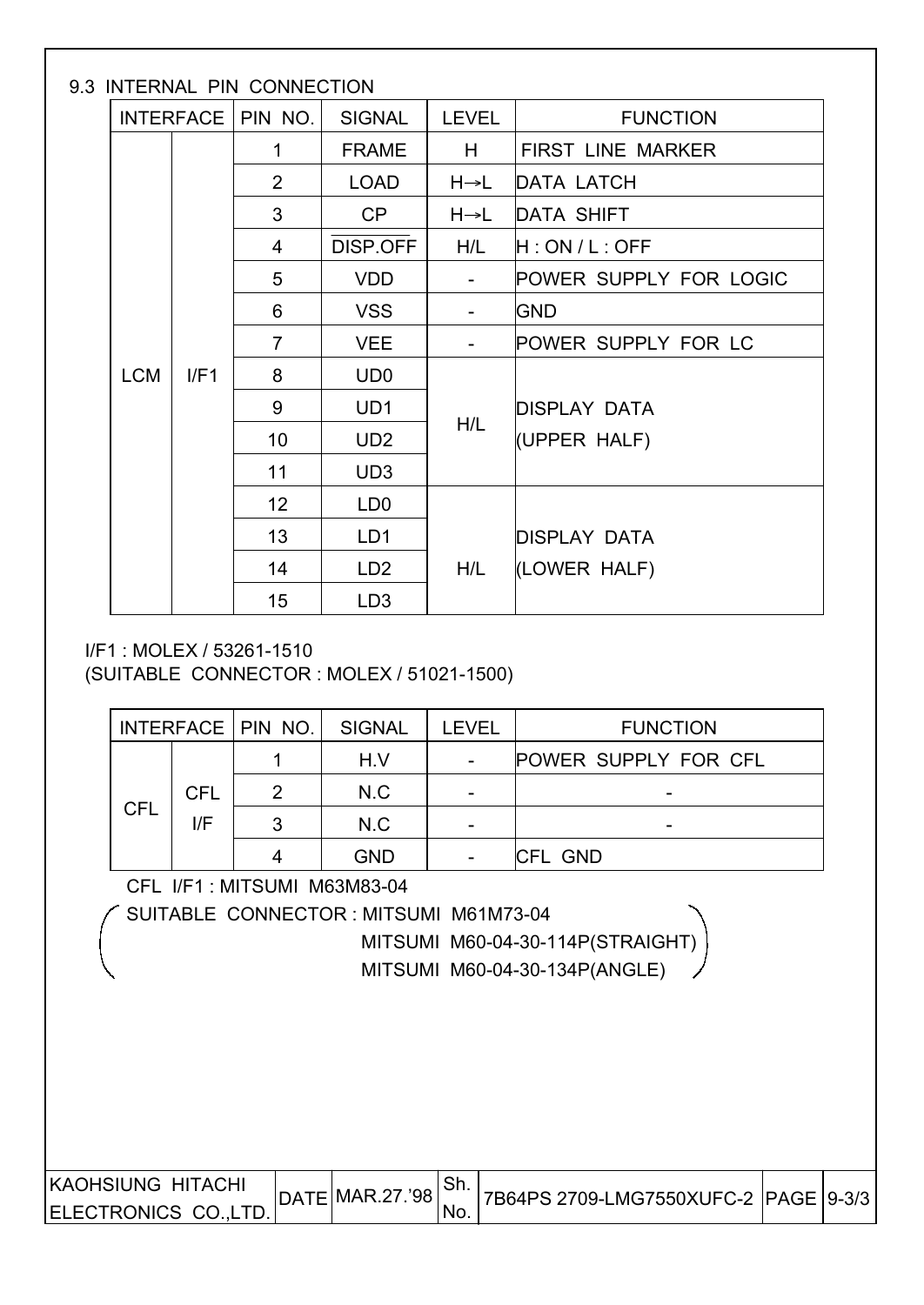# 10. APPEARANCE STANDARD

 10.1 APPEARANCE INSPECTION CONDITION VISUAL INSPECTION SHOULD BE DONE UNDER THE FOLLOWING CONDITION.

- (1) IN THE DARK ROOM
- (2) WITH CFL PANEL LIGHTED WITH PRESCRIBED INVERTER **CIRCUIT**
- (3) WITH EYES 25cm DISTANCE FROM LCM.
- (4) VIEWING ANGLE WITHIN 45 DEGREES FROM THE VERTICAL LINE TO THE CENTER OF LCD.



- 10.2 DEFINITION OF EACH ZONE
	- A ZONE : WITHIN THE EFFECTIVE DISPLAY AREA SPECIFIED AT PAGE 9-1/3 OF THIS DOCUMENT.
	- B ZONE : AREA BETWEEN THE WINDOW OF BEZEL LINE AND THE EFFECTIVE DISPLAY AREA LINE SPECIFIED AT PAGE 9-1/3 OF THIS DOCUMENT.

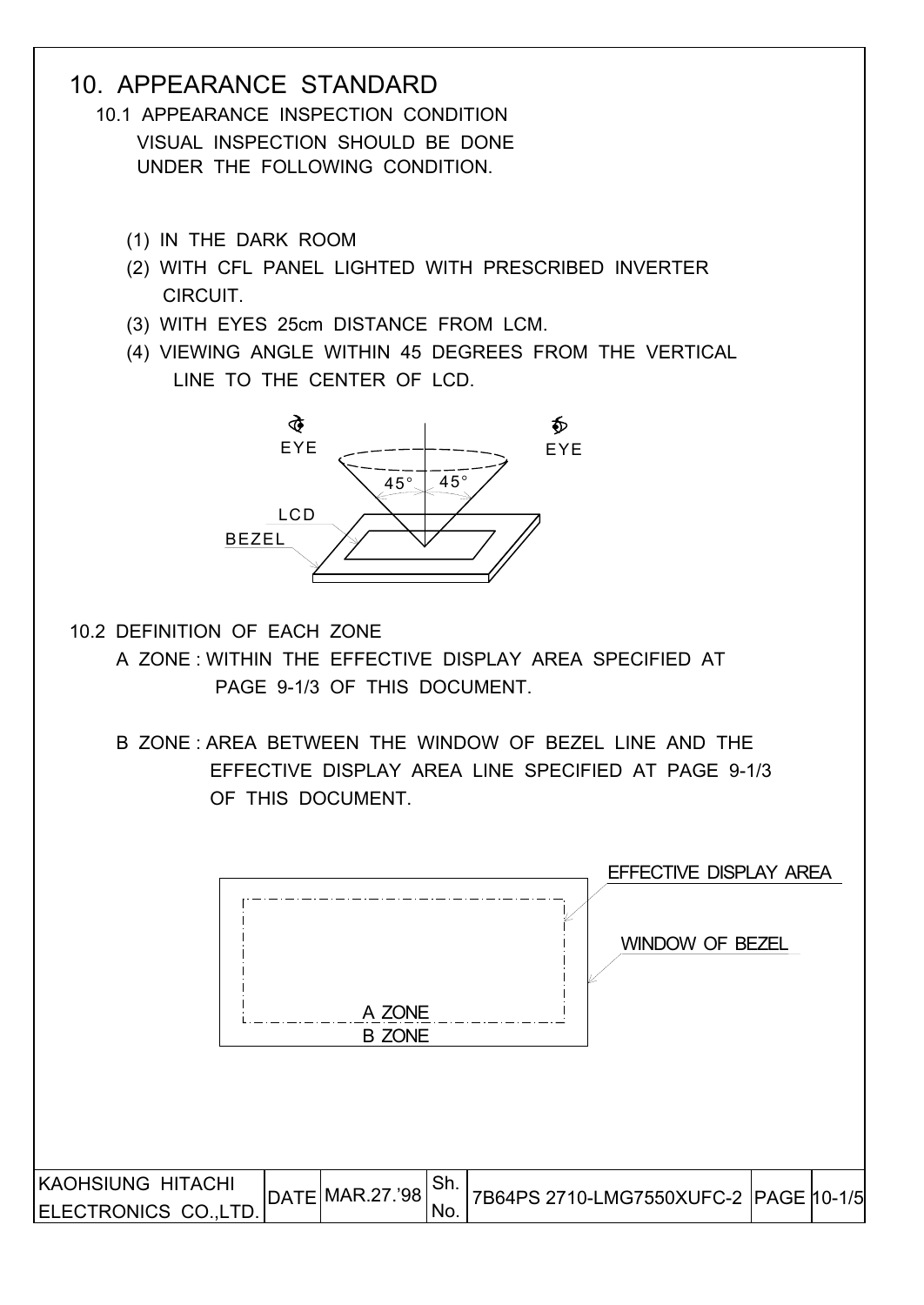# 10.3 APPEARENCE SPECIFICATION

# (1) LCD APPEARANCE

 \*) IF THE PROBLEM OCCURES ABOUT THIS ITEM, THE RESPONSIBLE PERSON OF BOTH PARTY (CUSTOMER AND HITACHI) WILL DISCUSS MORE DETAIL.

| No.          | <b>ITEM</b>                         |                                         | <b>CRITERIA</b>       |                                                  | $\mathsf{A}$   | B                        |
|--------------|-------------------------------------|-----------------------------------------|-----------------------|--------------------------------------------------|----------------|--------------------------|
|              | <b>SCRATCHES</b>                    | DISTINGUISHED ONE IS NOT ACCEPTABLE     |                       |                                                  | $\star$        |                          |
|              |                                     | (TO BE JUDGED BY HITACHI STANDARD)      |                       |                                                  |                |                          |
|              | DENT                                | SAME AS ABOVE                           |                       |                                                  | $\star$        |                          |
|              | WRINKLES IN POLARIZER SAME AS ABOVE |                                         |                       |                                                  | $\star$        |                          |
|              | <b>BUBBLES</b>                      |                                         |                       | AVERAGE DIAMERET D(mm) MAXIMUM NUMBER ACCEPTABLE |                |                          |
|              |                                     | $D < = 0.3$                             |                       | <b>IGNORED</b>                                   |                |                          |
|              |                                     | 0.3 < D < 0.5                           |                       | 3                                                | $\overline{O}$ |                          |
|              |                                     | 0.5 < D < 1.0                           | 1                     |                                                  |                |                          |
|              |                                     | 1.0 < D                                 |                       | <b>NONE</b>                                      |                |                          |
|              | STAINS,                             |                                         | <b>FILAMENTOUS</b>    |                                                  |                |                          |
|              | <b>FOREIGN</b>                      | LENGTH L(mm)                            | WIDTH W(mm)           | <b>MAXIMUM NUMBER</b>                            |                |                          |
|              | <b>MATERIALS</b>                    |                                         |                       | <b>ACCEPTABLE</b>                                | $\Omega$       | $\star$                  |
| L            | <b>DARK SPOT</b>                    | $L < = 2.0$                             | $W < = 0.03$          | <b>IGNORED</b>                                   |                |                          |
| $\mathsf{C}$ |                                     | $L < = 2.0$                             | $0.03 < W < = 0.1$    | <b>IGNORED</b>                                   |                |                          |
| D            |                                     | $2.0 < = L < = 5.0$                     | $0.03 < W < = 0.1$    | 9(10mm)                                          |                |                          |
|              |                                     |                                         | <b>ROUND</b>          |                                                  |                |                          |
|              |                                     | <b>AVERAGE</b>                          | <b>MAXIMUM NUMBER</b> | <b>MINIMUM</b>                                   |                |                          |
|              |                                     | DIAMETER D(mm)                          | <b>ACCEPTABLE</b>     | <b>SPACE</b>                                     | O              |                          |
|              |                                     | D < 0.25                                | <b>IGNORED</b>        |                                                  |                |                          |
|              |                                     | $0.25 < = D < 0.35$                     | 4                     | 10mm                                             |                |                          |
|              |                                     | $0.35 = D$                              | <b>NONE</b>           | 30mm                                             |                |                          |
|              |                                     | THOSE WIPED OUT EASILY ARE ACCEPTABLE   |                       |                                                  |                | $O$ O                    |
|              | COLOR TONE                          | TO BE JUDGED BY HITACHI STANDARD        |                       |                                                  | $\overline{O}$ | $\overline{\phantom{a}}$ |
|              | <b>COLOR UNIFORMITY</b>             | <b>SAME AS ABOVE</b>                    |                       |                                                  | O              |                          |
|              | <b>PINHOLE</b>                      | (A+B)/2<=0.15 MAXIMUM NUMBER : IGNORED  |                       |                                                  |                |                          |
|              |                                     | $0.15<$ (A+B)/2<=0.3 MAXIMUM NUMBER: 10 |                       |                                                  | O              |                          |
|              |                                     |                                         |                       | C<= 0.03 MAXIMUM NUMBER: IGNORED                 |                |                          |
|              |                                     |                                         |                       |                                                  |                |                          |
|              |                                     |                                         |                       |                                                  |                |                          |
|              |                                     |                                         |                       |                                                  |                |                          |

| KAOHSIUNG HITACHI    | DATE MAR.27.'98 | <sup>⊥</sup> Sh. |  |  |
|----------------------|-----------------|------------------|--|--|
| ELECTRONICS CO.,LTD. |                 | 'No.             |  |  |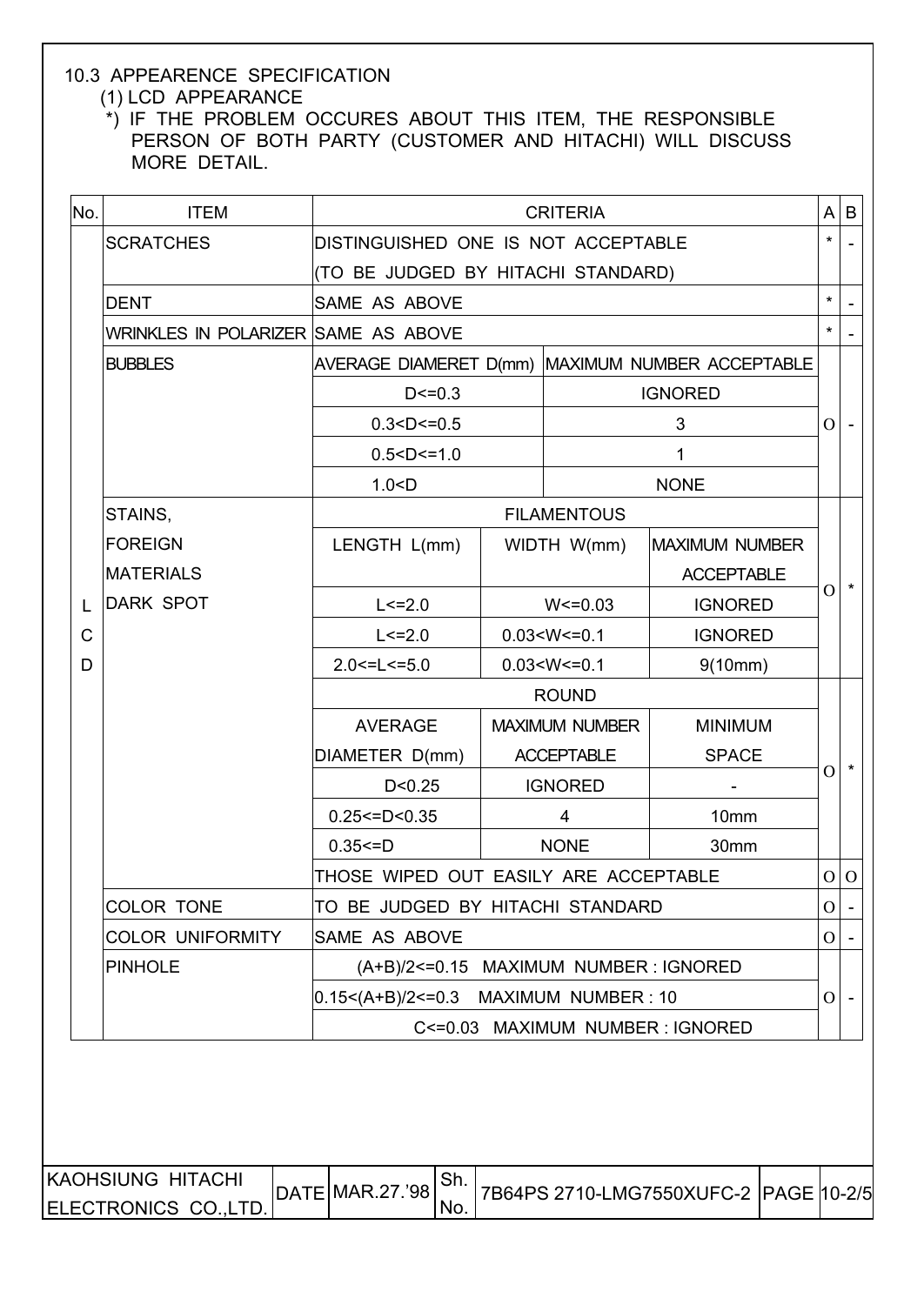| (SPOT)<br>L<br>$\mathsf C$ | <b>CONTRAST</b><br><b>IRREGULARITY</b> | <b>AVERAGE</b><br><b>DIAMETER</b><br>D(mm)<br>$D < = 0.3$<br>$0.3$ <d <="0.45&lt;br">0.45 &lt; D &lt; 0.6<br/><math>0.6</math> <d <="0.8&lt;/th"><th><b>CONTRAST</b><br/>TO BE JUDGED<br/><b>BY HITACHI</b><br/><b>STANDARD</b></th><th><b>MAXIMUM</b><br/><b>NUMBER</b><br/><b>ACCEPTABLE</b><br/><b>IGNORED</b><br/>15</th><th><b>MINIMUM</b><br/><b>SPACE</b><br/>20mm</th><th><math>\overline{O}</math></th><th></th></d></d> | <b>CONTRAST</b><br>TO BE JUDGED<br><b>BY HITACHI</b><br><b>STANDARD</b> | <b>MAXIMUM</b><br><b>NUMBER</b><br><b>ACCEPTABLE</b><br><b>IGNORED</b><br>15 | <b>MINIMUM</b><br><b>SPACE</b><br>20mm | $\overline{O}$ |  |
|----------------------------|----------------------------------------|-----------------------------------------------------------------------------------------------------------------------------------------------------------------------------------------------------------------------------------------------------------------------------------------------------------------------------------------------------------------------------------------------------------------------------------|-------------------------------------------------------------------------|------------------------------------------------------------------------------|----------------------------------------|----------------|--|
|                            |                                        |                                                                                                                                                                                                                                                                                                                                                                                                                                   |                                                                         |                                                                              |                                        |                |  |
|                            |                                        |                                                                                                                                                                                                                                                                                                                                                                                                                                   |                                                                         |                                                                              |                                        |                |  |
|                            |                                        |                                                                                                                                                                                                                                                                                                                                                                                                                                   |                                                                         |                                                                              |                                        |                |  |
|                            |                                        |                                                                                                                                                                                                                                                                                                                                                                                                                                   |                                                                         |                                                                              |                                        |                |  |
|                            |                                        |                                                                                                                                                                                                                                                                                                                                                                                                                                   |                                                                         |                                                                              |                                        |                |  |
|                            |                                        |                                                                                                                                                                                                                                                                                                                                                                                                                                   |                                                                         | 5                                                                            | 20mm                                   |                |  |
|                            |                                        |                                                                                                                                                                                                                                                                                                                                                                                                                                   |                                                                         | 3                                                                            | 50mm                                   |                |  |
|                            | 0.8 < D                                |                                                                                                                                                                                                                                                                                                                                                                                                                                   |                                                                         | <b>NONE</b>                                                                  |                                        |                |  |
|                            | <b>CONTRAST</b>                        | <b>WIDTH</b>                                                                                                                                                                                                                                                                                                                                                                                                                      | <b>LENGTH</b>                                                           | <b>MAXIMUM</b>                                                               | <b>MINIMUM</b>                         |                |  |
|                            | <b>IRREGULARITY</b>                    | W/mm)                                                                                                                                                                                                                                                                                                                                                                                                                             | L(mm)                                                                   | <b>NUMBER</b>                                                                | <b>SPACE</b>                           |                |  |
| (LINE)                     |                                        |                                                                                                                                                                                                                                                                                                                                                                                                                                   |                                                                         | <b>ACCEPTABLE</b>                                                            |                                        |                |  |
| D                          | (A PAIR OF<br>$W = 0.1$                |                                                                                                                                                                                                                                                                                                                                                                                                                                   | $L < = 3.0$                                                             | <b>IGNORED</b>                                                               | 20mm                                   |                |  |
|                            | SCRATCH)                               | 0.1 < W < 0.15                                                                                                                                                                                                                                                                                                                                                                                                                    | $L < = 2.0$                                                             | 3                                                                            | 20mm                                   | $\overline{O}$ |  |
|                            |                                        | 0.15 < W < 0.25                                                                                                                                                                                                                                                                                                                                                                                                                   | $L < = 1.5$                                                             | 3                                                                            | 20mm                                   |                |  |
|                            |                                        | 0.25 < W < 0.35                                                                                                                                                                                                                                                                                                                                                                                                                   | $L < = 1.0$                                                             | 3                                                                            | 20mm                                   |                |  |
|                            |                                        | 0.35 < W                                                                                                                                                                                                                                                                                                                                                                                                                          |                                                                         | <b>NONE</b>                                                                  |                                        |                |  |
| <b>RUBBING</b>             |                                        |                                                                                                                                                                                                                                                                                                                                                                                                                                   |                                                                         |                                                                              |                                        |                |  |
| <b>SCRATCH</b>             |                                        |                                                                                                                                                                                                                                                                                                                                                                                                                                   | TO BE JUDGED BY HITACHI STANDRD                                         |                                                                              |                                        |                |  |

| KAOHSIUNG HITACHI    | DATE MAR.27.'98 |      |                                       |  |
|----------------------|-----------------|------|---------------------------------------|--|
| ELECTRONICS CO.,LTD. |                 | 'No. | 7B64PS 2710-LMG7550XUFC-2 PAGE 10-3/5 |  |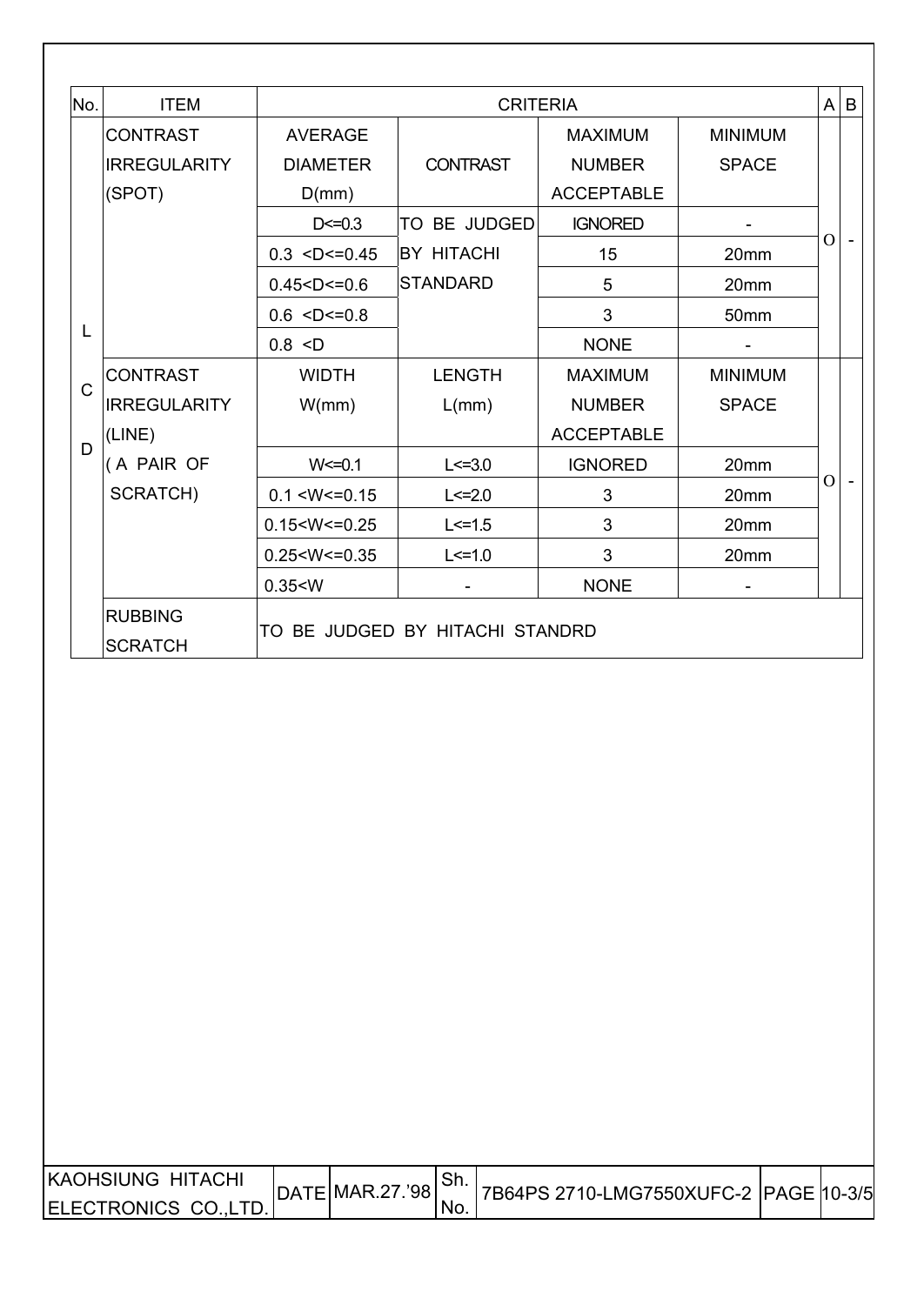

| No.          | <b>ITEM</b>                        |                   | <b>CRITERIA</b> |                   |                       | A              | B |
|--------------|------------------------------------|-------------------|-----------------|-------------------|-----------------------|----------------|---|
|              | <b>DARK SPOTS</b>                  | AVERAGE DIAMERTER |                 |                   | <b>MAXIMUM NUMBER</b> |                |   |
| $\mathsf{C}$ | <b>WHITE SPOT</b>                  | D(mm)             |                 | <b>ACCEPTABLE</b> |                       | O              |   |
| F            | <b>FOREIGN MATERIALS</b>           | $D < = 0.4$       |                 | <b>IGNORED</b>    |                       |                |   |
| L            | (SPOT)                             | 0.4 < D           |                 |                   | <b>NONE</b>           |                |   |
|              |                                    | <b>WIDTH</b>      | <b>LENGTH</b>   |                   | <b>MAXIMUM NUMBER</b> |                |   |
| B            | <b>FOREIGN MATERIALS</b><br>(LINE) | W/mm)             | L/mm)           |                   | <b>ACCEPTABLE</b>     |                |   |
| A            |                                    |                   |                 | $L < = 2.5$       |                       | $\overline{O}$ |   |
| $\mathsf C$  |                                    | W < 0.2           | 2.5 < L         |                   | <b>NONE</b>           |                |   |
| K            |                                    | 0.2 < W           |                 |                   | <b>NONE</b>           |                |   |
| L            |                                    | <b>WIDTH</b>      | <b>LENGTH</b>   |                   | <b>MAXIMUM NUMBER</b> |                |   |
|              |                                    | W/mm)             | L(mm)           |                   | <b>ACCEPTABLE</b>     |                |   |
| G            |                                    | $W < = 0.1$       |                 |                   | <b>IGNORED</b>        |                |   |
| H            | <b>SCRATCHES</b>                   |                   |                 | $L < = 11.0$      | 1                     | $\Omega$       |   |
| Т            |                                    | $0.1 \le 0.2$     | 11.0 < L        |                   | <b>NONE</b>           |                |   |
|              |                                    | 0.2 < W           |                 |                   | <b>NONE</b>           |                |   |

| IKAOHSIUNG HITACHI   | $ $ DATE $ $ MAR.27.'98 $ $ |     |  |  |
|----------------------|-----------------------------|-----|--|--|
| ELECTRONICS CO.,LTD. |                             | NO. |  |  |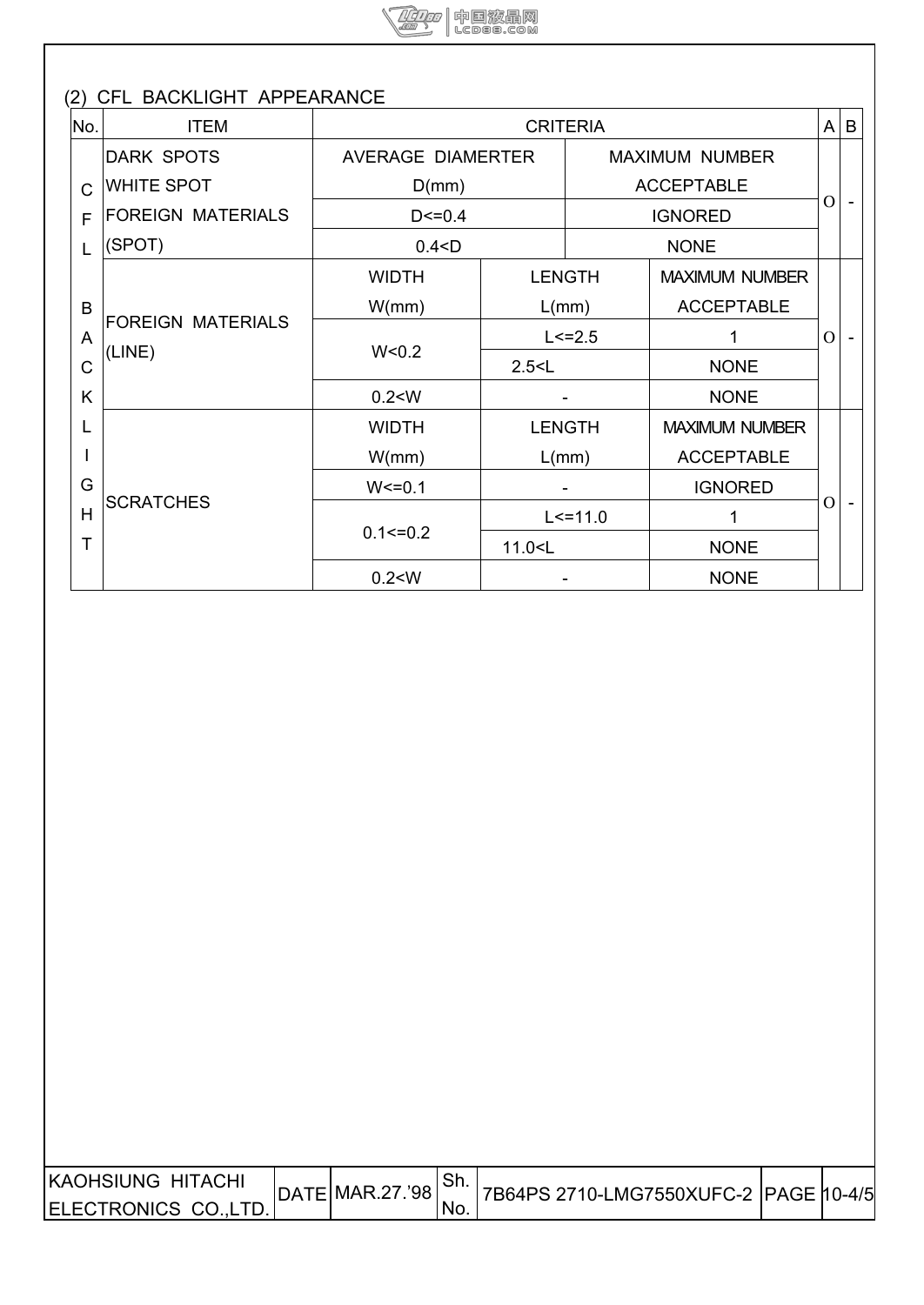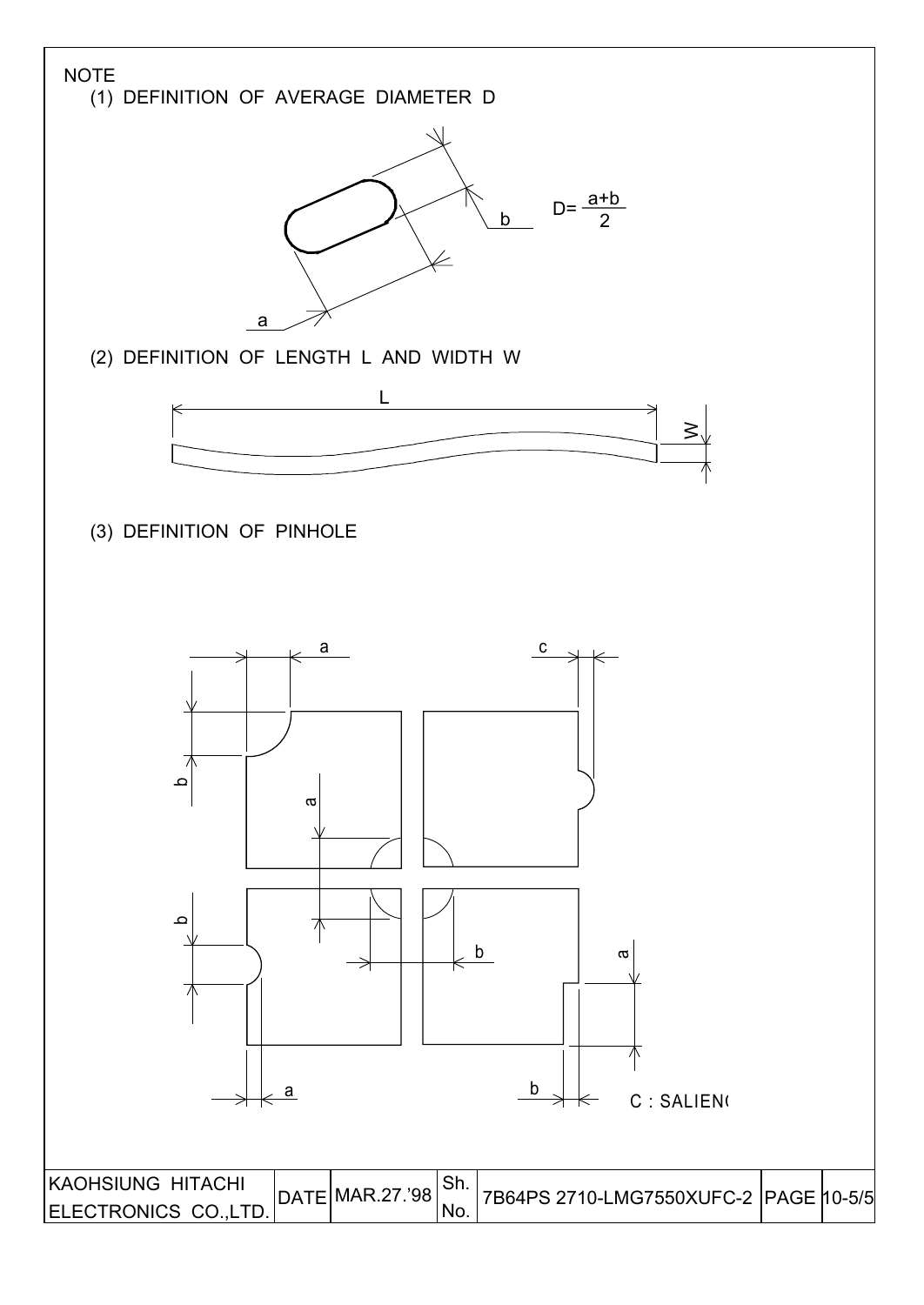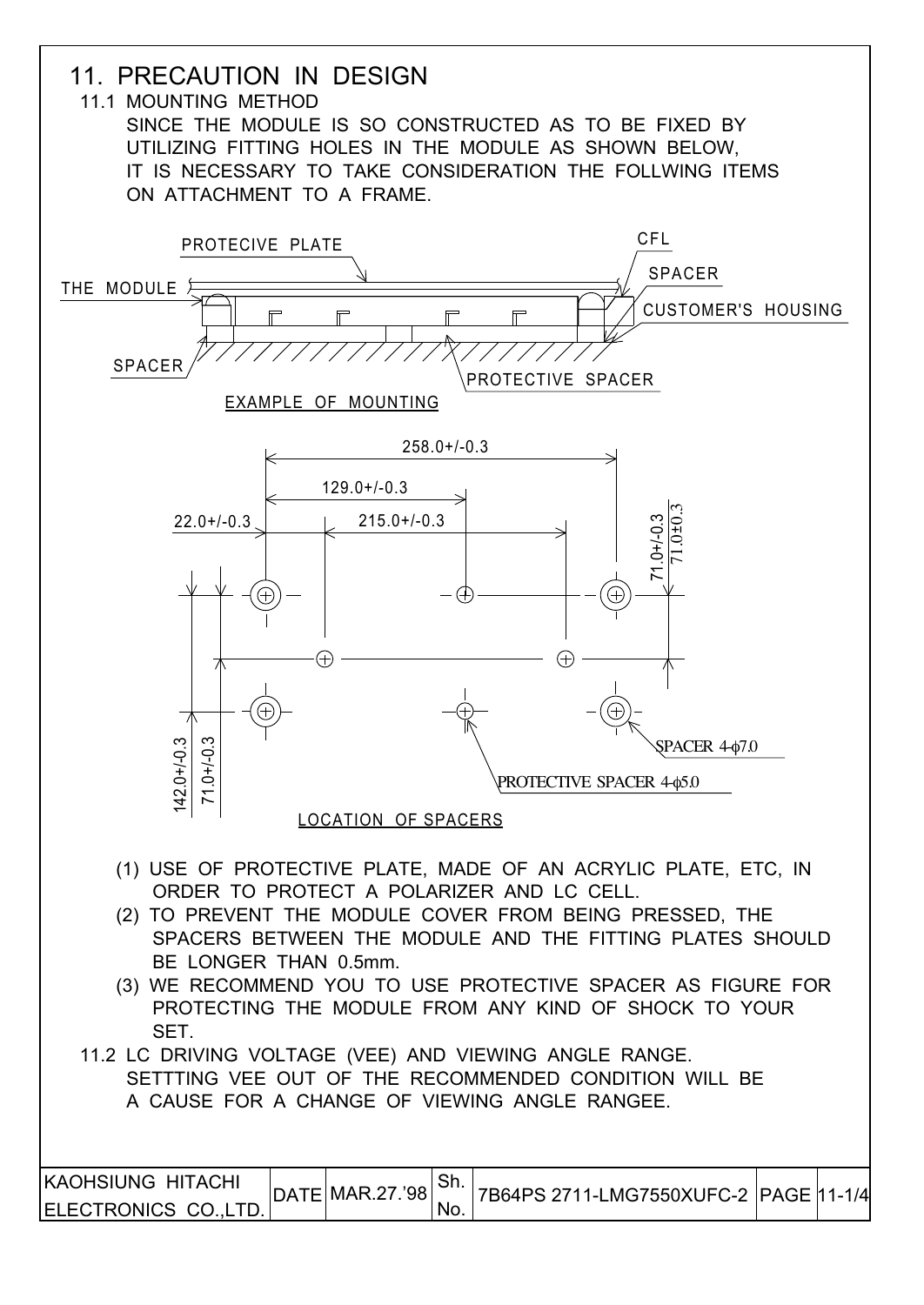- 11.3 CAUTION AGAINST STATIC CHARGE AS THIS MODULE IS PROVIDED WITH C-MOS LSI, THE CARE TO TAKE SUCH A PRECAUTION AS TO GROUNDING THE OPERATOR'S BODY IS REQUIRED WHEN HANDLING IT.
- 11.4 POWER ON SEQUENCE

 INPUT SIGNALS SHOULD NOT BE APPLIED TO LCD MODULE BEFORE POWER SUPPLY VOLTAGE IS APPLIED AND REACHES TO SPECIFIED VOLTAGE (5+/-0.25V). IF ABOVE SEQUENCE IS NOT KEPT, C-MOS LSIS OF LCD MODULES MAY BE DAMAGED DUE TO LATCH UP PROBLEM.

#### 11.5 PACKAGING

- (1) NO. LEAVING PRODUCTS IS PREFERABLE IN THE PLACE OF HIGH HUMIDITY FOR A LONG PERIOD OF TIME. FOR THEIR STORAGE IN THE PLACE WHERE TEMPERATURE IS 35°C OR HIGHER, SPECIAL CARE TO PREVENT THEM FROM HIGH HUMIDITY IS REQUIRED. A COMBINATION OF HIGH TEMPERATURE AND HIGH HUMIDITY MAY CAUSE THEM POLARIZATION DEGRADATION AS WELL AS BUBBLE GENERATION AND POLARIZER PEEL-OFF. PLEASE KEEP THE TEMPERATURE AND HUMIDITY WITHIN THE SPECIFIED RANGE FOR USE AND STORING.
- (2) SINCE UPPER POLARIZERS AND LOWER ALUMINUM PLATES TEND TO BE EASILY DAMAGED, THEY SHOULD BE HANDLED WITH FULL CARE SO AS NOT TO GET THEM TOUCHED, PUSHED OR RUBBED BY A PIECE OF GLASS. TWEEZERS AND ANYTHING ELSE WHICH ARE HARDER THAN A PENCIL LEAD 3H.
- (3) AS THE ADHESIVES USED FOR ADHERING UPPER/LOWER POLARIZERS AND ALUMINUM PLATES ARE MADE OF ORGANIC SUBSTANCES WHICH WILL BE DETERIORATED BY A CHEMICAL REACTION WITH SUCH CHEMICALS AS ACETONE, TULUENE ETHANOLE AND ISOPROPYLALCOHOL. THE FOLLOWING SOLVENTS ARE RECOMMENDED FOR USE:

NORMAL HEXANE

PLEASE CONTACT US WHEN IT IS NECESSARY FOR YOU TO USE CHEMICALS OTHER THAN THE ABOVE.

 (4) LIGHTLY WIPE TO CLEAN THE DIRTY SURFACE WITH ABSORBENT COTTON WASTE OR OTHER SOFT MATERIAL LIKE CHAMOIS, SOAKED IN THE CHEMICALS RECOMMENDED WITHOUT SCRUBBING IT HARDLY. TO PREVENT THE DISPLAY SURFACE FROM DAMAGE AND KEEP THE APPEARANCE IN GOOD STATE, IT IS SUFFICIENT, IN GENERAL, TO WIPE IT WITH ABSORBENT COTTON.

| <b>KAOHSIUNG HITACHI</b> | $ $ DATE MAR.27.'98 |           |                                       |  |
|--------------------------|---------------------|-----------|---------------------------------------|--|
| ELECTRONICS CO., LTD.    |                     | <b>No</b> | 7B64PS 2711-LMG7550XUFC-2 PAGE 11-2/4 |  |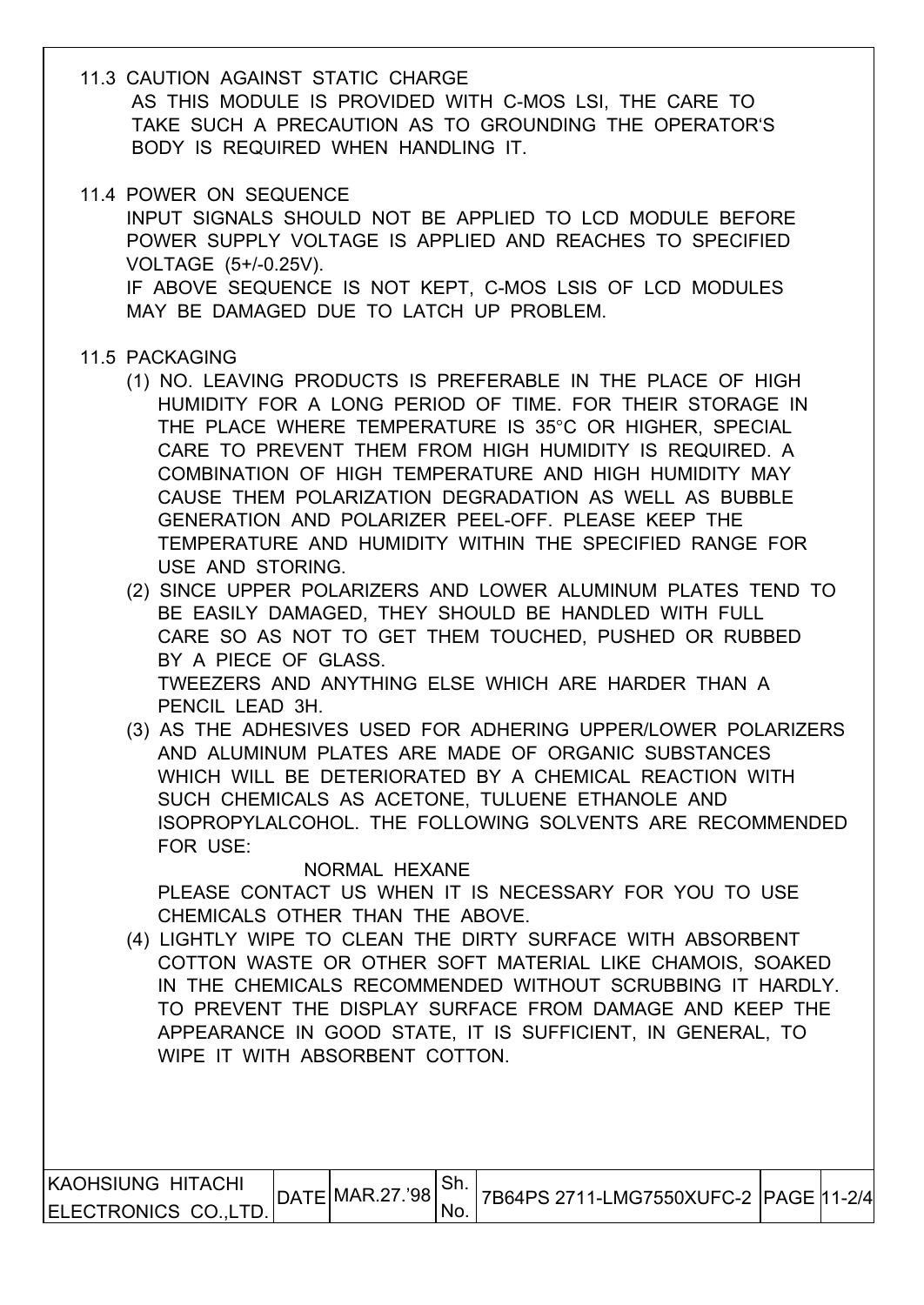- (5) IMMEDIATELY WIPE OFF ASLIVA OR WATER DROP ATTACHED ON THE DISPLAY AREA BECAUSE ITS LONG PERIOD ADHERANCE MAY CAUSE DEFORMATION OR FADED COLOR ON THE SPOT.
- (6) FOGY DEW DEPOSITED ON THE SURFACE AND CONTACT TERMINALS DUE TO COLDNESS WILL BE A CAUSE FOR POLARIZER DAMAGE, STAIN AND DIRT ON PRODUCT. WHEN NECESSARY TO TAKE OUT THE PRODUCTS FROM SOME PLACE AT LOW TEMPERATURE FOR TEST, ETC. IT IS REQUIRED FOR THEM TO BE WARMED UP IN A CONTAINER ONCE AT THE TEMPERATURE HIGHER THAN THAT OF ROOM.
- (7) TOUCHING THE DISPLAY AREA AND CONTACT TERMINALS WITH BARE HANDS AND CONTAMINATING THEM ARE PROHIBITED, BECAUSE THE STAIN ON THE DISPLAY AREA AND POOR INSULATION BETWEEN TERMINALS ARE OFTEN CAUSED BY BEING TOUCHED BY BARE HANDS.

(THERE ARE SOME COSMETICS DETRIMENTAL TO POLARIZERS.)

 (8) IN GENERAL THE QUALITY OF GLASS IS FRAGILE SO THAT IT TENDS TO BE CRACKED OR CHIPPED IN HANDLING, SPECIALLY ON ITS PERIPHERY. PLEASE BE CAREFUL NOT TO GIVE IT SHARP SHOCK CAUSED BY DROPPING DOWN, ECT.

# 11.6 CAUTION FOR OPERATION

- (1) IT IS AN INDISPENSABLE CONDITION TO DRIVE LCD'S WITHIN THE SPECIFIED VOLTAGE LIMIT SINCE THE HIGHER VOLTAGE THAN THE LIMIT CAUSES THE SHORTER LCD LIFE. AN ELECTROCHEMICAL REACTION DUE TO DIRECT CURRENT CAUSES LCD'S UNDESIRABLE DETERIORATION, SO THAT THE USE OF DIRECT CURRENT DRIVER SHOULD BE AVOIDED.
- (2) RESPONSE TIME WILL BE EXTREMELY DELAYED AT LOWER TEMPERATURE THAN THE OPERATING TEMPERATURE RANGE AND ON THE OTHER HAND AT HIGHER TEMPERATURE LCD'S SHOW DARK BULE COLOR IN THEM. .HOWEVER THOSE PHENOMENA DO NOT MEAN INPEDIMENT OR OUT OF ORDER WITH LCD'S WHICH WILL COME BACK IN THE SPECIFIED OPERATING TEMPERATURE RANGE.
- (3) IF THE DISPLAY AREA IS PUSHED HARD DURING OPERATION, SOME FONT WILL BE ABNORMALLY DISPLAYED BUT IT RESUMES NORMAL CONDITION AFTER TURNING OFF ONCE.
- (4) A SLIGHT DEW DEPOSITING ON TERMINALS IS A CAUSE FOR ELECTROCHEMICAL REACTION RESULTING IN TERMINAL OPEN CIRCUIT. USAGE UNDER THE RELATIVE CONDITION OF 40°C 50%RH LESS IS REQUIRED.

| IKAOHSIUNG HITACHI   | $\textsf{DATA}$ MAR.27.'98 | <sup>⊥</sup> Sh. |  |  |
|----------------------|----------------------------|------------------|--|--|
| ELECTRONICS CO.,LTD. |                            | 'No.             |  |  |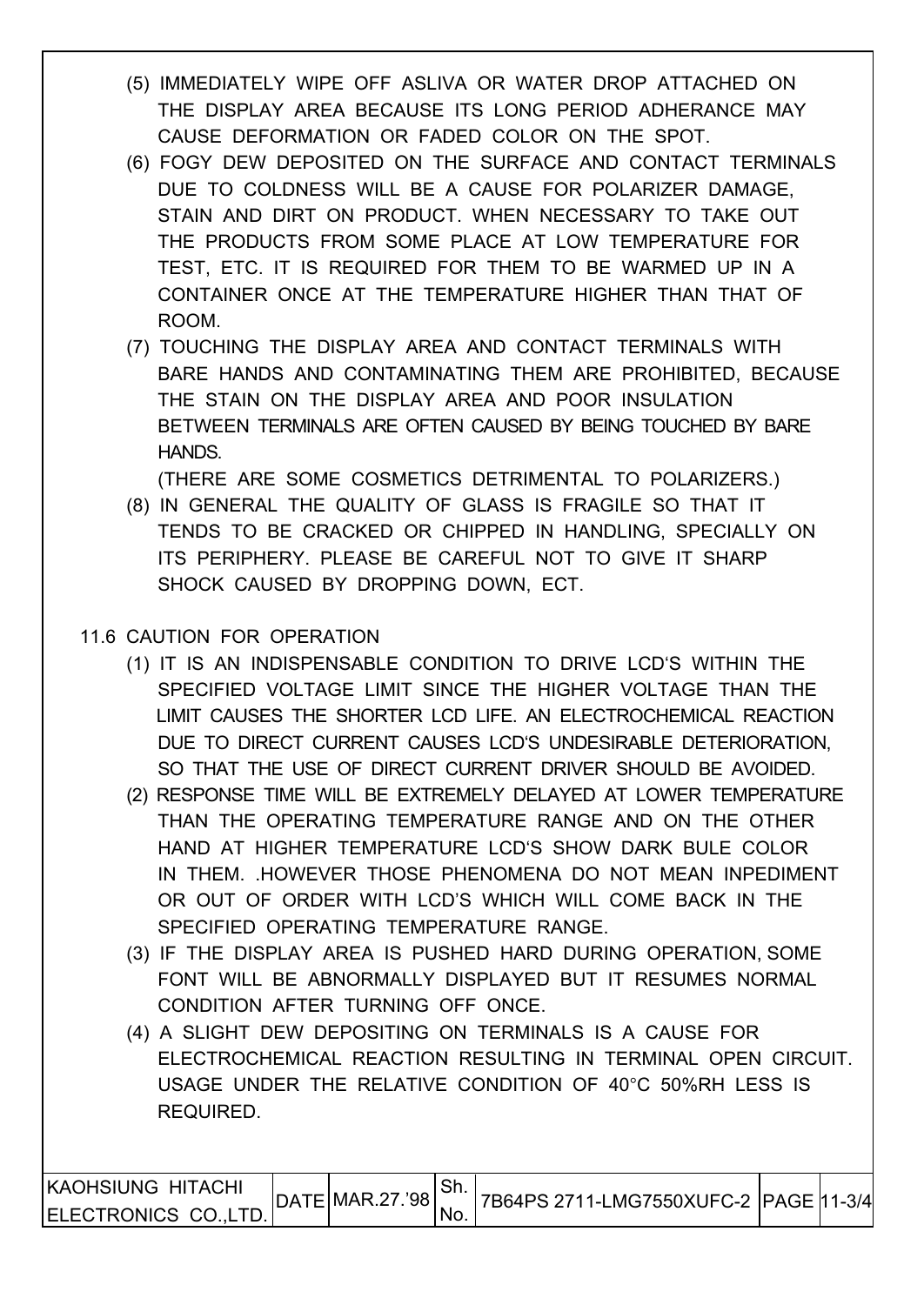# 11.7 STORAGE

 IN CASE OF STORING FOR A LONG PERIOD OF TIME (FOR INSTANCE, FOR YEARS) FOR THE PURPOSE OF REPLACEMENT USE, THE FOLLOWING WAYS ARE RECOMMENDED.

- (1) STORAGE IN A POLYETHYLENE BAG WITH THE OPENING SEALED SO AS NOT TO ENTER FRESH AIR OUTSIDE IN IT, AND WITH NO DESICCANT.
- (2) PLACING IN A DARK PLACE WHERE NEITHER EXPOSURE TO DIRECT SUNLIGHT NOR LIGHT IS, KEEPING TEMPERATURE IN THE RANGE FROM 0°C TO 35°C.
- (3) STORING WITH NO TOUCH ON POLARIZER SURFACE BY ANYTHING ELSE. (IT IS RECOMMENDED TO STONE THEM AS THEY HAVE BEEN CONTAINED IN THE INNER CONTAINER AT THE TIME OF DELIVERY FROM US.)

# 11.8 SAFETY

- (1) IT IS RECOMMENDABLE TO CRASH DAMAGED OR UNNECESSARY LCD'S INTO PIECES AND WASH OFF LIQUID CRYSTAL BY EITHER OF SOLVENTS SUCH AS ACETONE AND ETHANOL, WHICH SHOUD BE BURNED UP LATER.
- (2) WHEN ANY LIQUID LEAKED OUT OF A DAMAGED GLASS GALL COMES IN CONTACT WITH YOUR HANDS, PLEASE WASH IT OFF WELL WITH SOAP AND WATER.

| <b>KAOHSIUNG HITACHI</b> |                   | . ات |                                       |  |
|--------------------------|-------------------|------|---------------------------------------|--|
| ELECTRONICS CO., LTD.    | DATE MAR.27.'98 ` | 'No. | 7B64PS 2711-LMG7550XUFC-2 PAGE 11-4/4 |  |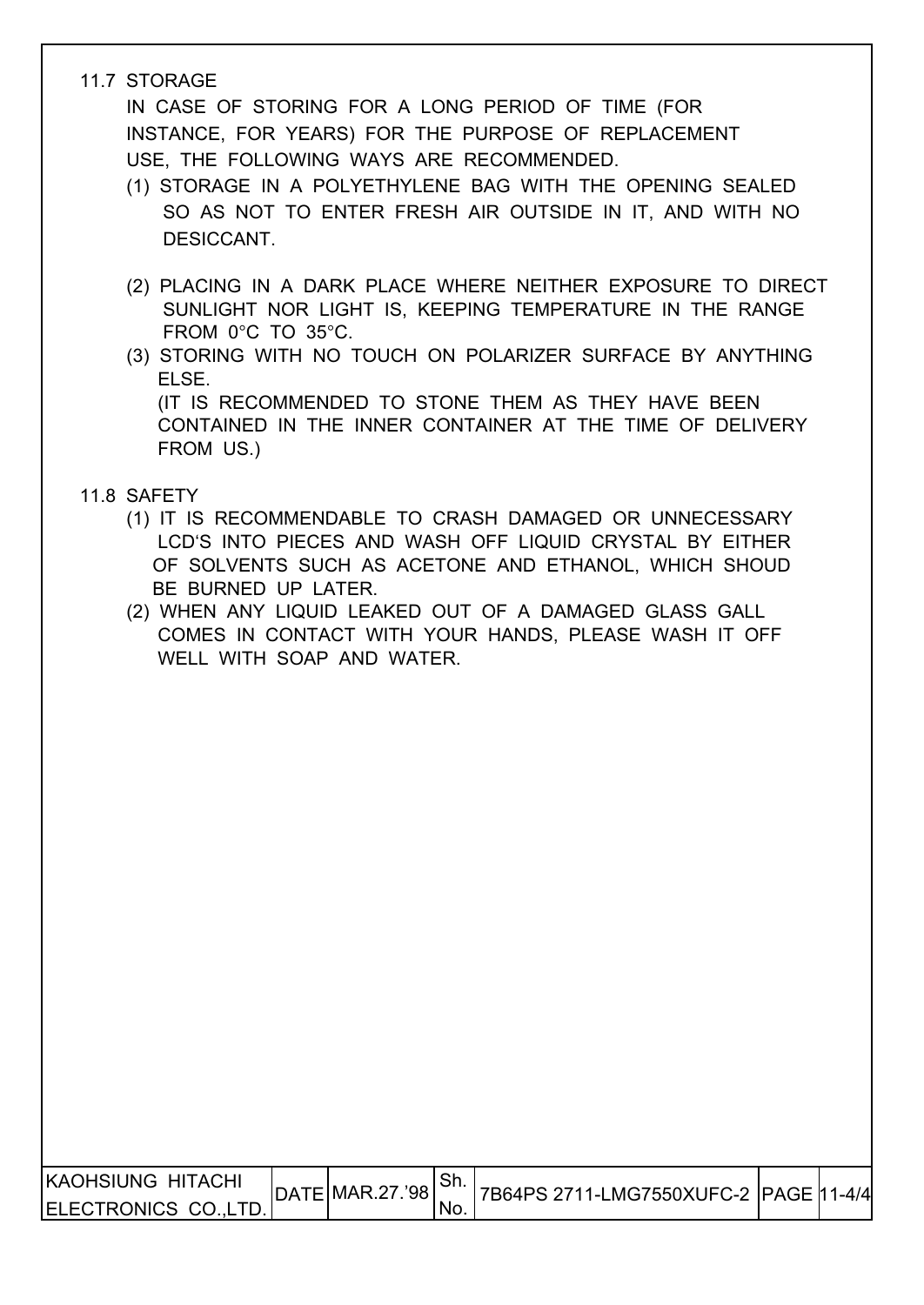| JAN.<br>FEB.<br>MAR. | <b>FIGURE IN</b><br><b>MONTH LOT MARK</b><br>01<br>02 | <b>WEEK</b><br><b>MONTH</b><br><b>YEAR</b> | <b>FIGURE IN</b><br>MONTH LOT MARK | 1998<br>1999<br>2000<br>2001 | 8<br>9<br>$\mathbf 0$<br>1 |
|----------------------|-------------------------------------------------------|--------------------------------------------|------------------------------------|------------------------------|----------------------------|
|                      |                                                       |                                            |                                    |                              |                            |
|                      |                                                       |                                            |                                    |                              |                            |
|                      |                                                       |                                            |                                    |                              |                            |
|                      |                                                       |                                            |                                    |                              |                            |
|                      |                                                       |                                            |                                    | <b>WEEK</b>                  | <b>FIGURE IN</b>           |
|                      |                                                       |                                            |                                    | (DAY IN                      | <b>LOT MARK</b>            |
|                      |                                                       | JULY.                                      | 07                                 | <b>CALENDAR</b>              |                            |
|                      |                                                       | AUG.                                       | 08                                 | $1 - 7$                      | $\mathbf{1}$               |
|                      | 03                                                    | SEPT.                                      | 09                                 | $8 - 14$                     | $\overline{2}$             |
| APR.                 | 04                                                    | OCT.                                       | 10                                 | $15 - 21$                    | 3                          |
| MAY.                 | 05                                                    | NOV.                                       | 11                                 | $22 - 28$                    | 4                          |
| JUNE.                | 06                                                    | DEC.                                       | 12                                 | $29 - 31$                    | 5                          |
|                      |                                                       | 4031 *********                             |                                    |                              |                            |
|                      |                                                       |                                            |                                    |                              |                            |

г